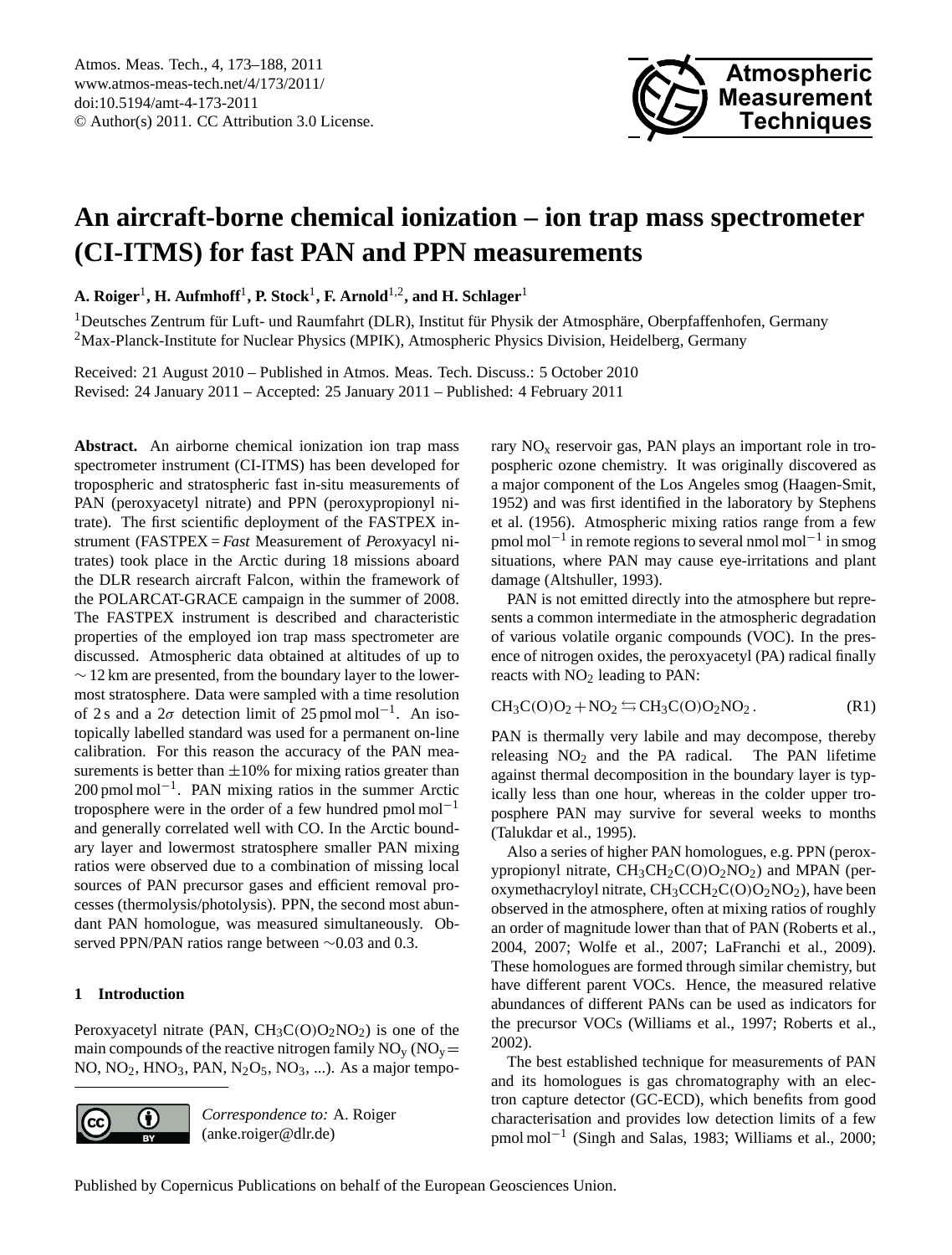[Flocke et al., 2005b\)](#page-14-3). However, the time resolution in the range of several minutes is low, especially for airborne measurements, where time resolution is equivalent to spatial resolution. Meanwhile, also the CIMS technique (Chemical Ionization Mass Spectrometry) is employed for the measurement of PAN. CIMS techniques provide generally a high time resolution (∼1 s) in combination with low detection limits in the range of a few pmol mol−<sup>1</sup> . CIMS was originally introduced in atmospheric research by [Arnold et al. \(1978\)](#page-13-1) and now is established as a powerful method for the measurement of a series of trace gases [\(Kiendler et al., 2000;](#page-14-4) [Neuman et al.,](#page-14-5) [2000;](#page-14-5) [Nowak et al., 2002;](#page-14-6) [Thornton et al., 2002;](#page-15-8) [Hanke et al.,](#page-14-7) [2003;](#page-14-7) [Slusher et al., 2004;](#page-15-9) [Speidel et al., 2007;](#page-15-10) [Kercher et al.,](#page-14-8) [2009\)](#page-14-8), for a recent review see for example [Huey \(2007\)](#page-14-9).

CIMS is based on the selective ionization of the desired trace gas in the sample air followed by detection of precursor and characteristic product ions inside the mass spectrometer. Apart from its high time resolution and low detection limit, the CIMS technique offers high versatility: it provides the possibility of measuring a series of different trace gases if used with different precursor ions.

However, the accuracy of CIMS-systems might be influenced by various parameters. The major uncertainty is due to the uncertainty of the rate constants of the ion-molecule reactions used. In particular ambient water vapour variations may cause problems, because the rate constants are somewhat dependent on the number of water molecules attached to the ions participating in the reaction scheme. Wall losses or memory effects, especially of sticky molecules, might also differ with varying humidity. Furthermore, ion transmission or detector fluctuations of the mass spectrometer can result in sensitivity variations. For these reasons, in-flight calibrations are essential in order to carry out measurements with high accuracy. The most elegant way to control all aspects mentioned is to use an isotopically labelled standard for an on-line calibration throughout the entire flight.

For airborne PAN measurements, two different CIMS methods have been used in recent years, Proton Transfer Mass Spectrometry (PTR-MS) using protonated PAN as product ion [\(Holzinger et al., 2005\)](#page-14-10), and a thermal dissociation (TD-CIMS) technique using I<sup>−</sup> as reagent ions [\(Slusher](#page-15-9) [et al., 2004\)](#page-15-9). Whereas the PTR-MS technique might suffer from an interference from peroxyacetic acid [\(de Gouw](#page-13-2) [et al., 2003\)](#page-13-2), the use of the I<sup>−</sup> reagent ions has been established for both ground-based [\(Turnipseed et al., 2006;](#page-15-11) [Wolfe](#page-15-4) [et al., 2007;](#page-15-4) [LaFranchi et al., 2009\)](#page-14-1) and aircraft measurements [\(Flocke et al., 2005a;](#page-14-11) [Neuman et al., 2006;](#page-14-12) [Alvarado](#page-13-3) [et al., 2010\)](#page-13-3). All these measurements were performed using CIMS instruments equipped with a linear quadrupole mass spectrometer (LQMS).

In this paper, we present the first deployment of FAST-PEX (*Fast* Measurement of *Pe*ro*x*yacyl nitrates), an airborne CIMS-instrument equipped with an ion trap mass spectrometer (CI-ITMS) using I−-chemistry for the measurement of PAN. Ion trap mass spectrometers offer certain advantages:

Ion traps have a large mass range (∼15–2000 amu), a high sensitivity also at high mass to charge  $(m/z)$  ratios and an excellent duty cycle. The quasi-simultaneous sampling of all ions over the desired mass range is especially helpful if air masses with different atmospheric trace gas concentrations are rapidly intercepted by a research aircraft, as for example in aircraft exhaust plumes [\(Jurkat et al., 2011\)](#page-14-13). A whole spectrum can be derived within ms if a high time resolution is needed. On the contrary, at low ion concentrations a higher sensitivity can be obtained by increasing the sampling time [\(Fiedler et al., 2005;](#page-13-4) [Aufmhoff et al., 2011\)](#page-13-5). A mass resolution of ∼0.3 amu is achieved over the entire mass range which leads to an unambigous detection of neighbouring air masses. This is especially important if an isotopic calibration is used, as in the present study. The "calibration" peak is, dependent on the isotope used, generally one or two mass units apart from the "ambient" mass peak. Finally, an ITMS (ion trap mass spectrometer) allows the performance of fragmentation studies of mass selected ions, which may greatly improve ion identification. The ion fragmentation mode of an ITMS can be used in flight or in laboratory test measurements [\(Kiendler and Arnold, 2003;](#page-14-14) [Schroeder et al., 2003\)](#page-15-12).

FASTPEX was successfully deployed for the first time aboard the DLR research aircraft Falcon during the GRACE campaign (Greenland Aerosol and Chemistry Experiment), a sub-project of the POLARCAT initiative (Polar Study using Aircraft, Remote Sensing, Surface Measurements and Models, of Climate, Chemistry, Aerosols, and Transport – Greenland Aerosol and Chemistry Experiment). The GRACE campaign aimed to study the influence of both boreal forest fire and anthropogenic emissions on the summer-time Arctic chemistry of the troposphere and lowermost stratosphere. The Falcon was based at Kangerlussuaq (Greenland) in June 2008 and a total of 16 local research flights of up to ∼12 km altitude were performed. PAN measurements in particular are sparse in the Arctic summer-time troposphere. [Singh](#page-15-13) [et al. \(1992\)](#page-15-13) found increasing PAN mixing ratios with increasing altitude during measurements above Greenland in the summer of 1988, but their measurements were limited to an altitude of ∼6 km.

The present paper starts with a detailed description of the FASTPEX instrument in Sect. 2. The results from optimization and cross-sensitivity tests in the laboratory are summarized in Sect. 3. In Sect. 4 we present some raw data from atmospheric measurements and discuss characteristic properties of the ion trap mass spectrometer, finally we show a few examples of atmospheric PAN and PPN measurements. A summary and outlook is given in Sect. 5.

# **2 Experimental set-up**

Figure 1 shows a schematic representation of the FAST-PEX instrument as employed during the POLARCAT-GRACE campaign. FASTPEX is composed of several major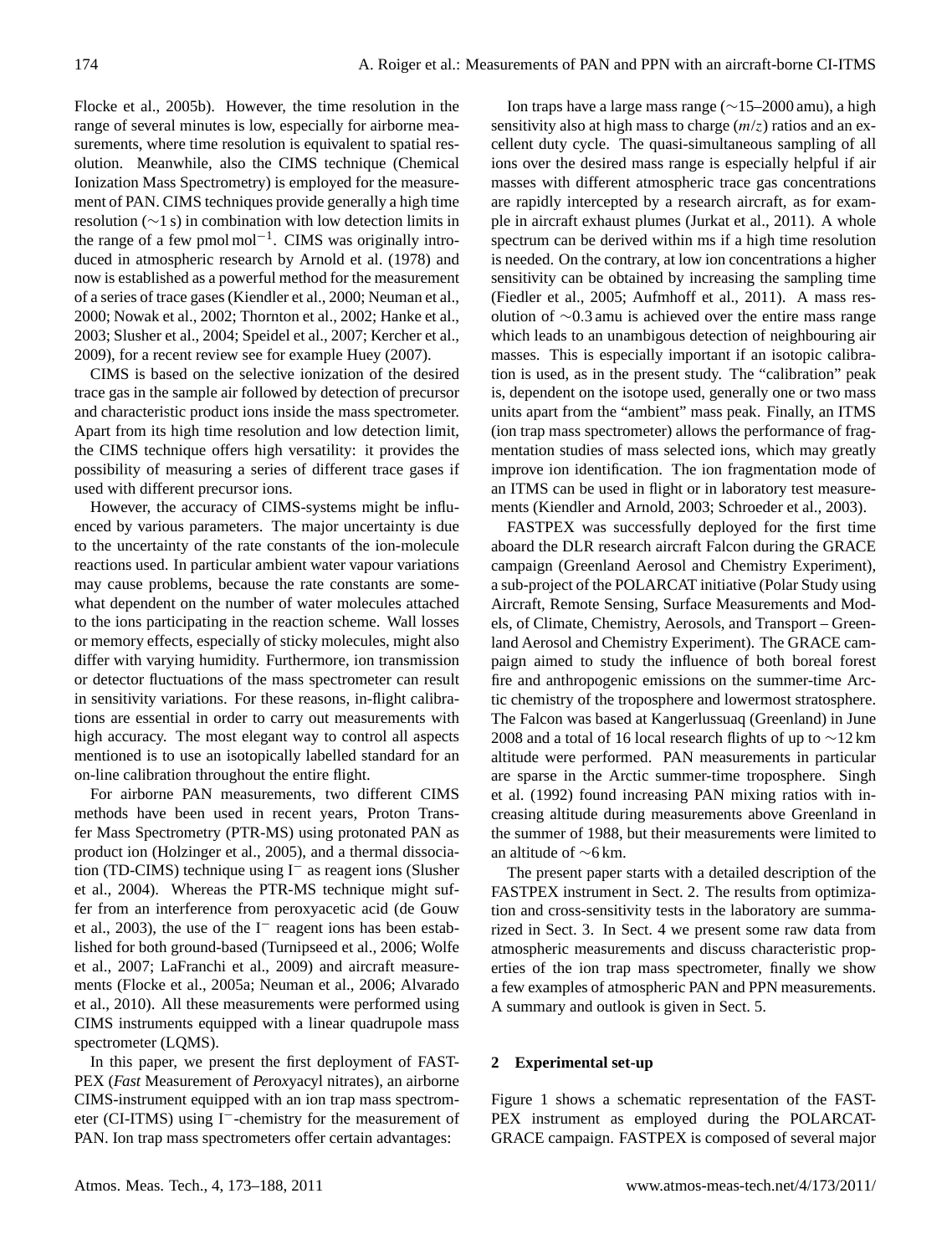

The main components of FASTPEX are a gas inlet system (GIS), a PAN calibration source (PCS), a tubular flow reactor (FR), an ion source (IS) and an ion trap mass spectrometer (ITMS). For more details see text. **Fig. 1.** Experimental set-up of the FASTPEX instrument as deployed on the DLR Falcon during the POLARCAT-GRACE campaign 2008.

 $\mathcal{S}$  and  $\mathcal{S}$  (GIS), a pan calibration source (PCS), a tubular flow recomponents, a gas inlet system (GIS), a PAN calibration lowing, the major<br>components, a gas inlet system (GD), and an ion components in the EASTIDEX and an ion trap mass spectrometer (ITMS). source (PCS), a tubular flow reactor (FR), an ion source (IS)

FASTPEX is operated as follows: Atmospheric air is drawn in by a rotary vane pump through the backwardoriented air inlet (AI) sticking out of the aircraft top fuselage and the aircraft boundary layer. Thereupon the air passes through the sampling line (SL) via a back pressure controller (BPC) into the thermal decomposition region (TDR). Here, atmospheric PAN undergoes thermal decomposition leading to the formation of peroxyacetyl (PA) radicals  $CH_3C(O)O_2$ and  $NO<sub>2</sub>$ . Subsequently the air enters the flow reactor (FR), where also reagent ions I<sup>−</sup> generated by the ion source (IS) are introduced. After passage through the FR, the air is pumped out by the rotary vane pump (Alcatel 9014) and exits the instrument via an air exhaust. A small fraction of the atmospheric air containing reagent and product ions enters the ITMS via a small circular entrance orifice (drilled into the front electrode) where it is analyzed.

Online calibration is carried out by using isotopically labelled PAN (containing  $^{13}$ C atoms), which is generated by the PAN calibration source (PCS). For instrumental background measurements a hot Au tube (BCU) is integrated into the FASTPEX instrument in a bypass line of the SL. All temperatures as well as mass flow and pressure controllers/sensors (Wagner Mess- und Regeltechnik) are controlled by a custom-written "LabView" program. In the following, the major components of and processes taking place in the FASTPEX instrument will be described in detail.

## **2.1 Gas inlet system (GIS)**

The gas inlet system is used for the transfer of ambient air to the flow reactor and is composed of an air inlet (AI) and a sampling line SL (PFA,  $3/8''$  OD) which contains a back-pressure controller (BPC), a background calibration unit (BCU) and a thermal decomposition region (TDR). The AI is a 90◦ angled inlet oriented opposite to the direction of flight. During the flights it is permanently heated ( $\sim$ 20 °C) in order to avoid icing. The BPC regulates the pressure downstream in order to keep the pressure in the following sampling line constant (150 hPa) and independent of the varying ambient pressure. The BPC warms up while in operation, and an increase in the temperature of the BPC may alter its transmission of PAN. For this reason we performed several tests in the laboratory but no thermal loss was observed: obviously the residence time of a few ms in the BPC is short enough.

The ion-molecule reaction with the reagent ions involves the thermal decomposition product of PAN, the PA radical  $(CH<sub>3</sub>C(O)O<sub>2</sub>)$ , which is generated by drawing the sample gas through the thermal decomposition region (heated PFA tube, 50 cm, 180 °C). The TDR is separated by a critical orifice (PFA, diameter 1.0 mm) from the flow reactor (FR). The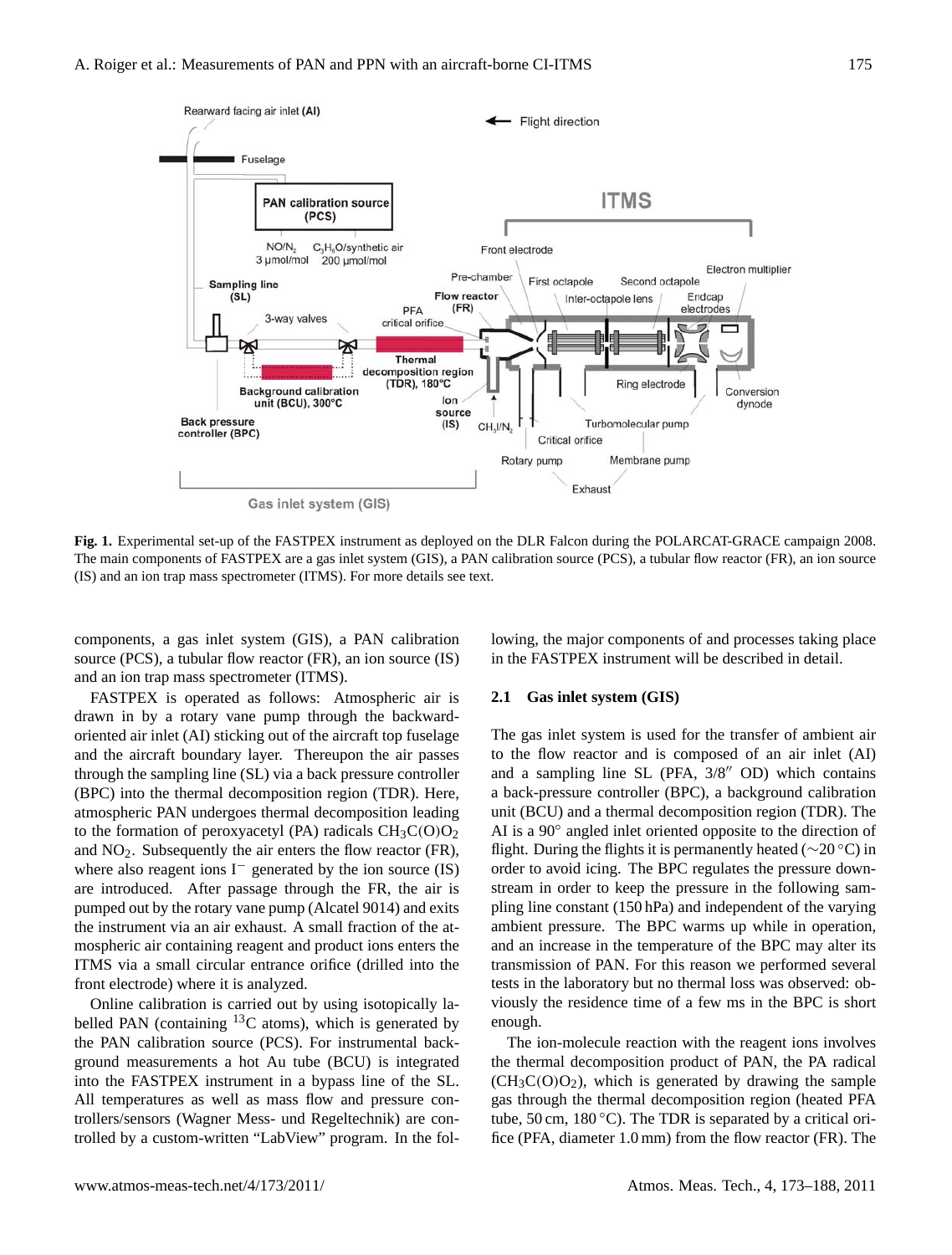background calibrations are performed by passing the sample gas regularly first through the BCU using a three-way valve system (in the following referred to as "BCU-mode"). In the BCU (30 cm, 300 ◦C), PAN is also thermally destroyed, but the PA radicals hereby generated are rapidly lost by surface catalysis and therefore do not reach the flow reactor.

# **2.2 Ion source (IS) and flow reactor (FR)**

Immediately after the PFA orifice, the sampling gas is introduced into the tubular FR (stainless steel, 40 mm OD, 16 cm length) where it mixes with the reagent gas coming from the ion source. The reagent ions I<sup>−</sup> are produced by adding trace amounts of a CH<sub>3</sub>I/N<sub>2</sub> gas mixture (1000 µmol mol<sup>-1</sup> CH<sub>3</sub>I in  $N_2$  5.0, Air Liquide) to the  $N_2$  carrier gas which passes through a radioactive  $^{210}$ Po inline-ionizer (20 mCu, NRD). Ion-molecule reactions take place along the whole length of the FR. The I<sup>−</sup> ions react very rapidly with atmospheric water vapour molecules, leading to hydrated I−(H2O)<sup>n</sup> cluster ions. These serve as effective reagent ions for the detection of the PA-radicals formed in the TDR leading to product ions CH<sub>3</sub>C(O)O<sup>-</sup>(H<sub>2</sub>O)<sub>n</sub> ( $k=9^{+7}_{-5}\times10^{-10}$  cm<sup>3</sup> molecule<sup>-1</sup> s<sup>-1</sup> in He at 67 Pa, [Villalta and Howard, 1996\)](#page-15-14).

# $CH_3C(O)O_2 + I^-(H_2O)_n \to CH_3C(O)O^-(H_2O)_n + IO.$  (R2)

The product ions formed are distributed in several mass peaks due to the formation of hydrates  $(CH_3COO^-(H_2O)_{n=0,1,2}$  which reduces the signal on the mass peak of the unhydrated product ion and as a result, the signal-to-noise ratio (S/N). To minimize this effect, LQMS (linear quadrupole mass spectrometer) systems are often employed together with a collision dissociation chamber (CDC) in which hydrated ions undergo de-hydration before the ions enter the quadrupole. Inside the ion trap, ions are efficiently de-hydrated through collisions with the damping gas helium (see Sect. 2.3). Therefore, apart from measurements in the humid boundary layer, essentially only the unhydrated product ion is present in the mass spectra.

The thermal decomposition products of other PAN homologues (e.g. PPN and MPAN) react in the same way with I−, so these can be detected simultaneously at the corresponding mass peaks at 73 ( $CH<sub>3</sub>CH<sub>2</sub>COO<sup>-</sup>$ ) or  $85 \, (\text{CH}_3\text{CCH}_2\text{COO}^-)$  amu. The sensitivity for a series of PAN homologues has been found to be similar within the family [\(Slusher et al., 2004;](#page-15-9) [Turnipseed et al., 2006\)](#page-15-11). The only exception is MPAN, for which consistent across a number of recent studies, a lower sensitivity by a factor of ∼4 is observed [\(Slusher et al., 2004;](#page-15-9) [Flocke et al., 2005a;](#page-14-11) [LaFranchi et al., 2009\)](#page-14-1), probably due to more complex processes in the thermal decomposition region [\(Zheng et al.,](#page-15-15) [2011\)](#page-15-15).

# **2.3 Ion trap mass spectrometer (ITMS)**

The ion trap mass spectrometer (ITMS) was already deployed successfully on the Falcon for the measurement of SO<sup>2</sup> [\(Speidel et al., 2007;](#page-15-10) [Fiedler et al., 2009\)](#page-13-6) as well as for ground-based measurements of OH and  $H_2SO_4$  [\(Fiedler](#page-13-4) [et al., 2005;](#page-13-4) [Aufmhoff et al., 2011\)](#page-13-5).

The ITMS comprises the ion optics, the ion trap chamber and the detection unit. The manifold consists of two pumping stages: The first octapole region (octapoles are octagonal arrays of cylindrical rods) is evacuated down to  $10^{-3}$  hPa whereas the second octapole region, the trap chamber and the detection unit is operated at  $3 \times 10^{-5}$  hPa. Pumping is carried out by means of a turbo-molecular pump (Balzers Pfeiffer TMH 260/130) backed-up by a membrane pump (Vacuubrand, MZ D4).

After entering the ITMS through the inlet orifice (diameter: 0.2 mm, electrical potential ∼+0.5 V), located at the centre of a circular front electrode, the ions are guided into the quadrupole ion trap with the aid of the two octapoles and one inter-octapole lens. They are focused towards the entrance endcap electrode by means of a radio frequency (RF) voltage (2.45 MHz, 400 V zero to peak) and DC offset voltage  $\sim +2$  V and  $\sim +6$  V applied to the octapoles 1 and 2, respectively. The sign of the potentials is opposite to the charge of the measured ions. The injection of the ions into the trap chamber is periodic, controlled by the inter-octapole lens which works as an electronic gate. For a short time period, the injection or trapping time, an attractive potential is applied to the gate drawing the ions into the second octapole region.

The trap chamber consists of a ring electrode and two hyperbolic electrodes which serve as entrance and exit endcaps. Both endcap electrodes have a small hole in their centres to permit the passage of ions into and out of the ion trap. A DC voltage is applied ( $\sim$ +10 V) to draw ions in from the ion optics. Helium is added with a flow of ∼1 sccm/min and serves as a collision gas to facilitate storage of injected ions ("kinetic cooling"). By means of an AC voltage of constant frequency (0.76 MHz) and variable amplitude (0 to 8500 V) applied to the ring electrode, a three-dimensional quadrupole field is established within the trap. This oscillating field drives ionic motion in both axial (toward the endcaps) and radial (toward the ring electrode) directions. The damping gas He concentrates the ions closer to the centre of the trap chamber increasing both trapping efficiency and mass resolution. Additionally, collisions between the injected ions and the He atoms induce CID (collision induced dissociation) of weakly bounded clusters, mainly associated water clusters, e.g. [Kiendler et al.](#page-14-4) [\(2000\)](#page-14-4). The latter effect simplifies the mass spectra obtained and increases the S/N ratio.

The mass scan is performed during the ion read-out process by changing the RF potential (scan-rate  $= 5500$  amu/s). The RF amplitude is ramped up at a constant rate which increases the amplitude of the trajectories of the trapped ions, the "mass selective instability mode" [\(Stafford et al.,](#page-15-16) [1984\)](#page-15-16). The ions become destabilized in the axial direction and are ejected one after another through the second endcap electrode, starting with low  $m/z$  ratios. The exit lens (at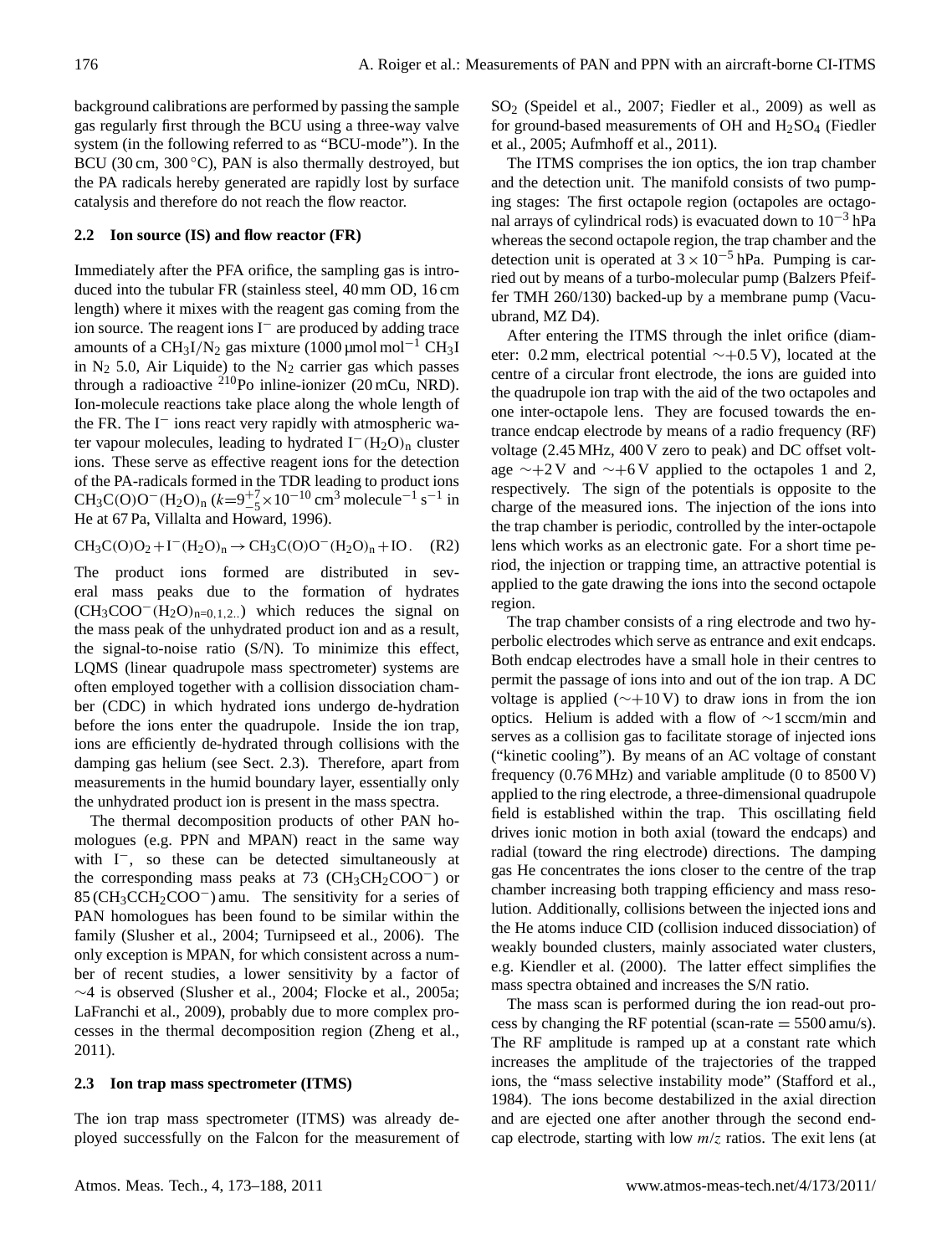ground potential) focuses the ions towards a conversion dynode, which is located off-axis at a right angle to the ion beam and generates secondary electrons by ion impact. Thereafter, the electrons are amplified by an electron multiplier and converted into an electric current (15 channels/mass). The current is digitized by an analogue-to-digital converter and finally software-processed.

With the help of a software, all voltages of the ion optics and the trap chamber can be tuned in order to optimize the ion current and thus improve the detection sensitivity of the ions with the desired  $m/z$  ratio. The optimized parameters are stored in a "Tune-File". The system allows software-averaging over the sum of several single mass spectra obtained (so-called micro-scans) to one macro-scan, which may increase the signal-to-noise (S/N) ratio considerably (see Sect. 3.1). The micro-scan time comprises the time for the injection of ions (trapping time), the time the ions are ejected for the mass scan (read-out time, dependent on the size of the chosen mass range) and several delay times, e.g. for the adjustment of the different voltages. The final time resolution is then given by the micro-scan time multiplied by the selected number of micro-scans.

It is also possible to run the ITMS in the automatic gain control mode (AGC). In this case, a short pre-scan is performed (duration of about 0.2 ms) to obtain the actual ion concentration which varies due to changing humidity and trace gas abundance. The system then automatically adjusts the appropriate injection time for the analytic scan, corresponding to the maximum number of ions allowed in the trap (MS target). This is important in order to avoid space-charge effects, which would result in a loss of mass resolution. The conversion of the mass spectra obtained into time-series for each single mass peak as well as further data processing is carried out with the help of a custom-written routine in a commercial software (IGOR Pro).

### **2.4 Isotopic PAN calibration source (PCS)**

There are two different ways to perform in-flight calibration of CIMS instruments. One way is to add a certain, wellknown amount of the measured trace gas several times on each flight in order to obtain information on the instrument performance over time and in different kinds of air masses. The best alternative is to use an isotopically labelled standard. It has the same ion chemical behaviour within the measurement uncertainty of most MS systems, and provides calibration throughout the whole flight, because it does not interfere with the product ion of the measured atmospheric trace gas. However, there are some points worthy of attention: (1) The mass spectrometer needs a sufficient mass resolution to be able to separate the adjacent peaks which are often only one or two mass peaks apart. (2) One has to ensure that no interfering signals contribute either to the mass peak of the measured trace gas or to the mass peak of the isotopic standard (see Sect. 3.3). Also the instrumental background of both mass peaks has to be determined regularly. (3) The isotopic distribution of both standard and ambient air has to be considered.

PAN is thermally not stable at room temperature but can be produced in-situ with the help of a photochemical method [\(Warneck and Zerbach, 1992\)](#page-15-17). For this, acetone  $(C_3H_6O,$ 200 µmol mol−<sup>1</sup> , 50 sccm/min in synthetic air, Air Liquide) is photolyzed and the product  $CH<sub>3</sub>CO$  reacts with abundant oxygen hereby forming PA radicals  $(CH_3C(O)O_2)$ . These oxidize the precisely added nitric oxide (NO, 3  $\mu$ mol mol<sup>-1</sup>, 1–3 sccm/min in  $N_2$  5.0, Air Liquide) rapidly to  $NO_2$ . Finally, PAN is formed via Reaction (R1).

In our photolytic PAN calibration source (PCS) the reactions take place in a temperature- and pressure-controlled reaction chamber ( $V = 200 \text{ cm}^3$ , 15 °C, 1100 hPa) which is externally covered with an aluminium foil. A phosphorous coated pen-ray lamp (Jelight Corp.) located in the centre of the reaction vessel photolyzes acetone efficiently at wavelengths around 285 nm, but does not significantly photolyze NO<sup>2</sup> and PAN [\(Warneck and Zerbach, 1992;](#page-15-17) [Flocke et al.,](#page-14-3) [2005b\)](#page-14-3).

The PCS was characterized in detail with the help of our  $NO/NO<sub>2</sub>/NO<sub>v</sub>$  measurement system described elsewhere [\(Ziereis et al., 2004\)](#page-15-18) and has a NO to PAN conversion efficiency of  $92 \pm 5$ % with the remainder mainly in the form of NO2. These results are comparable with similar PAN sources described in the literature [\(Volz-Thomas et al., 2002;](#page-15-19) [Flocke](#page-14-3) [et al., 2005b\)](#page-14-3).

For in-flight calibrations isotopically labelled acetone  $(^{13}C_3H_6O)$  is used [\(Flocke et al., 2005a\)](#page-14-11): the resulting PAN calibration peak is then shifted from mass peak 59 amu  $($ <sup>12</sup>CH<sub>3</sub><sup>2</sup>COO<sup>-</sup>) to mass peak 61 amu (<sup>13</sup>CH<sub>3</sub><sup>3</sup>COO<sup>-</sup>). However, the isotopic calibration gas may contribute to a minor extent also to the ambient mass peak (59 amu), depending on its isotopic purity. The same argument holds for the ambient air, which may produce a signal also on the calibration mass peak, depending on the terrestrial isotopic distribution. Hence, the isotopic compositions of standard and ambient air have to be considered in the calculation of the ambient PAN concentration. This is achieved with the help of constants  $K_{ij}$ , where *i* represents the mass peaks 59 amu (a = ambient) and 61 amu ( $s =$ standard) to which the corresponding air j  $(a = ambient, s = standard)$  contributes. The ambient PAN mixing ratio can then be calculated via [\(Bandy et al., 1993\)](#page-13-7):

$$
C_{\rm a} = C_{\rm s} \cdot \left(\frac{K_{\rm ss} \cdot R - K_{\rm as}}{K_{\rm aa} - K_{\rm sa} \cdot R}\right). \tag{1}
$$

Herein,  $C_s$  is the mole fraction of the added standard (diluted with the sample flow) and  $R$  the ratio of the instrument background-corrected signals at mass peaks 59 to 61 amu.  $K_{\text{aa}}$  and  $K_{\text{sa}}$  are calculated with the help of the terrestrial abundances of <sup>12</sup>C (98.9%), <sup>13</sup>C (1.1%), <sup>16</sup>O (99.762%) and  $18$ O (0.2%) while contributions of less abundant isotopes  $(^{17}O$  and <sup>2</sup>H) can be neglected. Taking all the possible permutations into account,  $K_{aa}$  and  $K_{sa}$  are calculated to 0.9731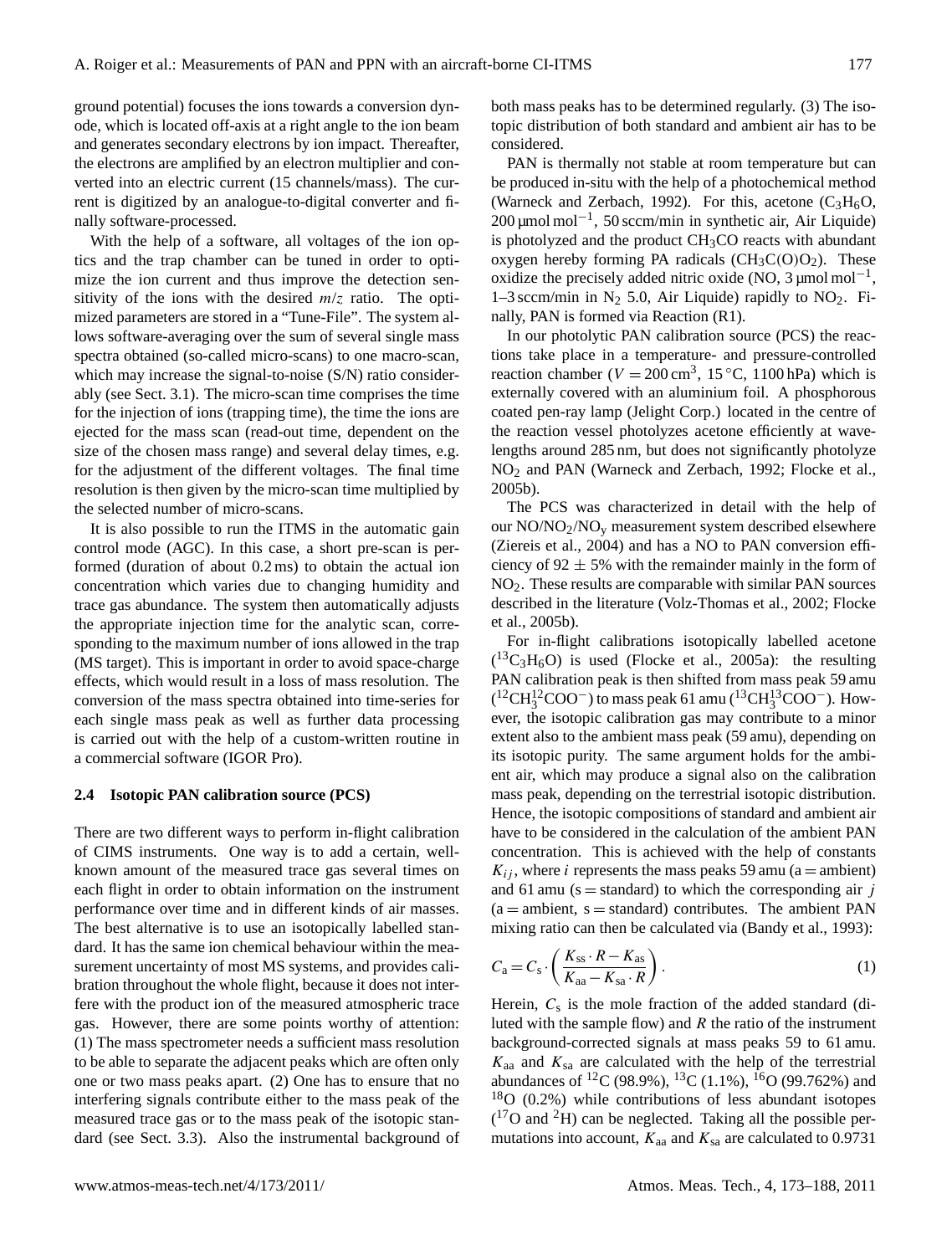

**Fig. 2.** Ion signals at mass peaks 59 and 127 amu versus the trap-**Fig. 2.** Ion signals at mass peaks 59 and 127 amu versus the trapping time (upper panel). The lower panel shows the standard devia-ping time (upper panel). The lower panel shows the standard deviation at instrumental background conditions (BCU-mode) versus the tion at instrumental background conditions (BCU-mode) versus the number of micro-scans (trapping time: 100 ms). The corresponding number of micro-scans (trapping time: 100 ms). The corresponding scan-time is plotted on the top axis. scan-time is plotted on the top axis.

and  $2.1 \times 10^{-3}$ , respectively. The latter only becomes important for a high ratio  $R$ , hence for ambient PAN mixing ratios much higher than the added standard PAN mole fraction.  $K_{ss}$  and  $K_{as}$  have to be determined experimentally in the laboratory, since each calibration gas may have a different isotopic composition. We found that the standard used for the POLARCAT-GRACE campaign (Air Liquide) was isotopically pure within our measurement uncertainty, i.e. the constants for this standard were set to  $K_{ss} = 1$  and  $K_{as} = 0$ , respectively. During airborne measurements, the isotopic calibration gas (52 sccm/min, 106.2 nmol mol<sup>-1</sup> PAN) was added shortly after the air inlet to the sample gas flow (see Fig. 1).

# **3 Instrument characteristics**

#### **3.1 Ion trap settings**

A better time resolution generally leads to a higher detection limit and vice versa, thus one has to find a reasonable compromise for the required application. The parameters described in Sect. 2.3, i.e. the trapping time, the maximum number of ions allowed in the trap (MS target) and the number of micro-scans have been optimized in the preface of the campaign for a high time resolution and a sufficiently low detection limit.

Higher trapping times generally lead to higher ion signals, thus greater sensitivity. The upper panel of Fig. 2 shows as an example the signals at mass peaks 127 amu and 59 amu versus trapping times between 1 and 200 ms. The mass peak at 127 amu belongs to the reagent ion I<sup>−</sup> and the mass peak at 59 amu to the product ion CH3COO<sup>−</sup> (see Reaction R2 and Fig. 3). The CIMS-method relies on ion abundance ratios and not absolute ion concentrations or absolute ion count rates. As described in Sect. 2.3, ion currents are measured using a conversion dynode, followed by a multiplier and an electrometer. The analogue ion current output of the electrometer is then digitalized and converted to a frequency, which is proportional to the rate of ion impingements on the conversion dynode. However, this frequency represents not the absolute rate of ion impingements (ion count rate). The dimension of this frequency is per second, but this frequency should not be termed ion count rate to avoid misunderstandings. Therefore, in the following we will report all ion signal outputs as "relative count rate/arb. u.".

During this experiment, a constant PAN concentration was established in the FR. Trapping times longer than ∼200 ms (corresponding to  $\sim$ 1×10<sup>8</sup> ions) resulted in a peak shape degradation due to overloading of the trap. For the GRACE campaign the MS target was, therefore, set to  $5 \times 10^7$  in order to prevent a loss of mass resolution, resulting in trapping times of ∼60–80 ms on average. A maximum trapping time of 100 ms was chosen in order to keep the time resolution reasonable, hence, at low ion concentrations the trap was closed after 100 ms.

The standard deviation  $\sigma$  at instrumental background conditions (i.e. measuring PAN-free air) is a very important parameter since the detection limit is a linear function of it. As mentioned before, the system software allows the averaging over several single mass spectra ( $\mu$ -scans). For constant trapping times, the standard deviation decreases strongly with a higher number of  $\mu$ -scans, as illustrated in the lower panel of Fig. 2. It shows as an example  $\sigma$  in dependency of the number of micro-scans, the trapping time was held constant at 100 ms. For this laboratory experiment, the sample gas containing a PAN mixing ratio of  $\sim$ 1 nmol mol<sup>-1</sup> was drawn through the BCU before it entered the ITMS. The top axis gives the corresponding scan-time and hence, the obtainable time resolution. Please note that the read-out time has to be accounted for each micro-scan (see Sect. 2.3). For the GRACE measurements we used 10 micro-scans which turned out to be a good compromise between detection limit and time resolution.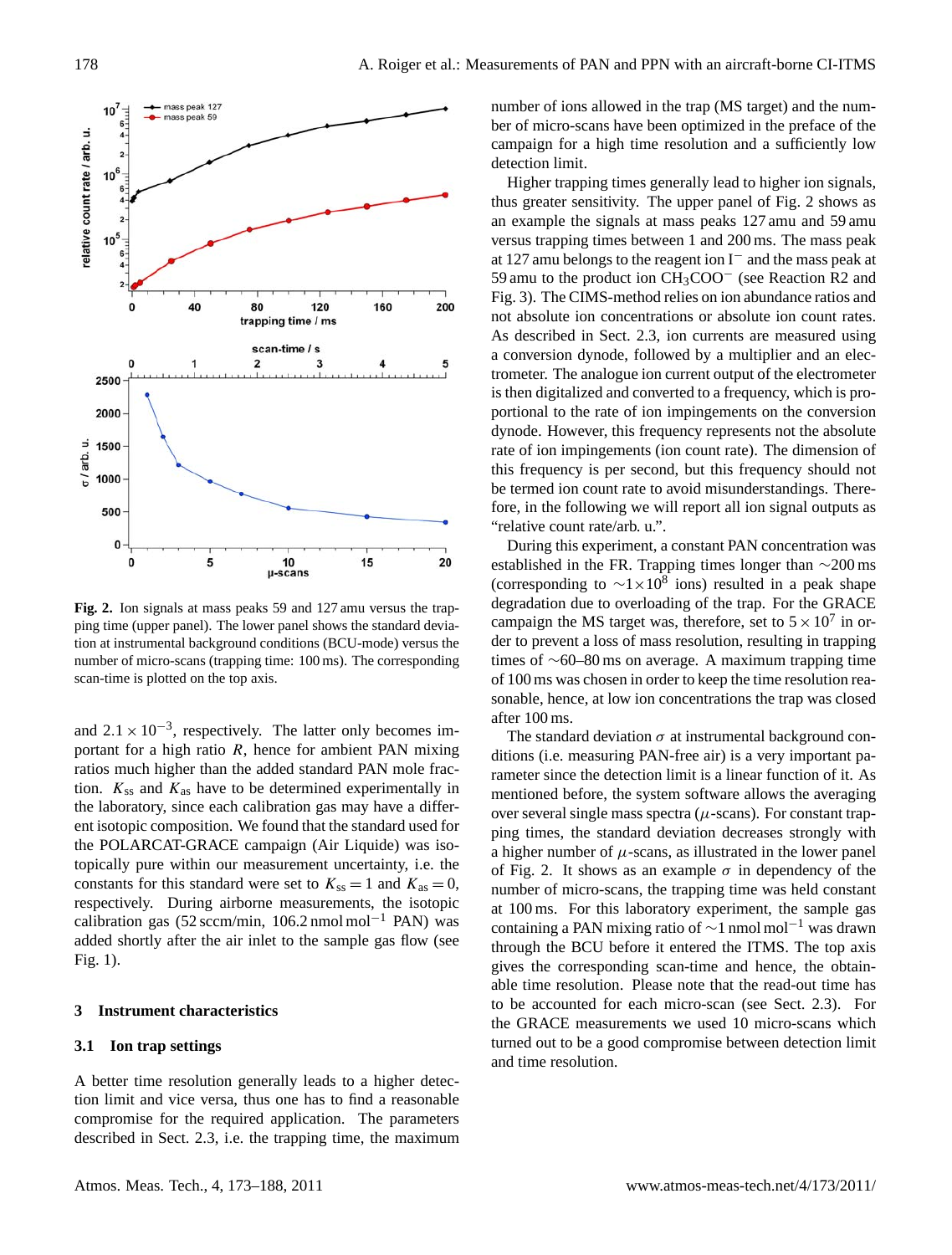

**Fig. 3.** Representative mass spectrum obtained during atmospheric measurements in the upper toposphere at 0.3 km (upper patter).<br>Note the logarithmic scale above  $5 \times 10^4$ . The main peaks correspond to the reagent ions  $^{13}CH_3^{13}COO^-$  (61 amu), the impurity ions NO<sub>3</sub> (62 amu) and finally to <sup>12</sup>CH<sub>3</sub><sup>2</sup>COO<sup>−</sup> (59 amu), reflecting the ambient PAN mixing ratio  $\frac{1}{1}$ . A blow-up of the mass-segment for 57 to 64 amu is shown in the lower part a background determination (BCU-mode). For more details see text.  $\cdot$  more details see text.  $\frac{1}{\sqrt{2}}$  Coo $\frac{1}{\sqrt{2}}$  and input input input ions  $\frac{1}{\sqrt{2}}$ **Fig. 3.** Representative mass spectrum obtained during atmospheric measurements in the upper troposphere at 6.9 km (upper panel). (281 pmol mol<sup>-1</sup>). A blow-up of the mass-segment for 57 to 64 amu is shown in the lower panel, together with a spectrum obtained during

# **3.2 Flow reactor conditions**

Several parameters such as, for example, ion residence time, reactions. The influ source gas flow or flow reactor pressure influence the yield of product ions of a certain ion-molecule reaction. Some of these are, however, considerably constrained for airborne measurements. Space, weight and gas supply limitations, as well as low ambient pressure at high altitudes, and finally the need for a high time resolution, are the main difficulties. With the given limitations we found the best results for our set-up at a FR pressure of 70 hPa (limited by the lowest ambient pressure), a sample gas flow of 5.2 sL/min (limited by our flow reactor pump) and a  $N_2$  carrier source gas flow of 2.2 sL/min (limited by the available gas on board). The ion residence time in the FR for this set-up is ∼60 ms.

# **3.3 Cross sensitivities**

I <sup>−</sup>-ions are known to react very selectively with peroxyacyl radicals and are un-reactive with most other abundant trace gases as for example  $HNO<sub>3</sub>, O<sub>3</sub>$  and  $NO<sub>2</sub>$  [\(Huey et al., 1995\)](#page-14-15). [Slusher et al. \(2004\)](#page-15-9) found no cross sensitivities for typical ambient levels of acetone and acetic acid. They also discussed negative interferences due to reactions taking place in

the heated inlet (TDR), which are titration of the PA radicals with NO, recombination with  $NO<sub>2</sub>$ , and radical-radical self reactions. The influence of these reactions can be minimized by enhancing the flow through and temperature of the TDR. It is worth noting that these reactions are fully accounted for if an on-line isotopic calibration is used.

> However, isotopic calibrated systems may suffer if other trace gases produce a signal only at one of the two mass peaks used for the calculation of the measured species, or a signal to a different extent on these. For the ion-molecule reaction described here, acetic acid (CH<sub>3</sub>COOH) may complicate the measurement due to an isotope exchange reaction [\(Zheng et al., 2011\)](#page-15-15). Ambient  $CH<sub>3</sub>COOH$  may react with  $^{13}$ CH<sub>3</sub><sup>3</sup>COO<sup>-</sup> which is produced by the isotopically labelled PAN :

$$
{}^{13}CH_3^{13}COO^- + {}^{12}CH_3^{12}COOH \rightarrow
$$

$$
{}^{13}CH_3^{13}COOH + {}^{12}CH_3^{12}COO^-.
$$
 (R3)

Reaction (R3) shows that one  ${}^{12}CH_3^{12}COO^-$  (product of ambient PAN) per acetic acid molecule is formed while one  ${}^{13}CH_3^{13}COO^-$  (product of the PAN standard) is consumed. As a result the mass peak at 59 amu increases while the mass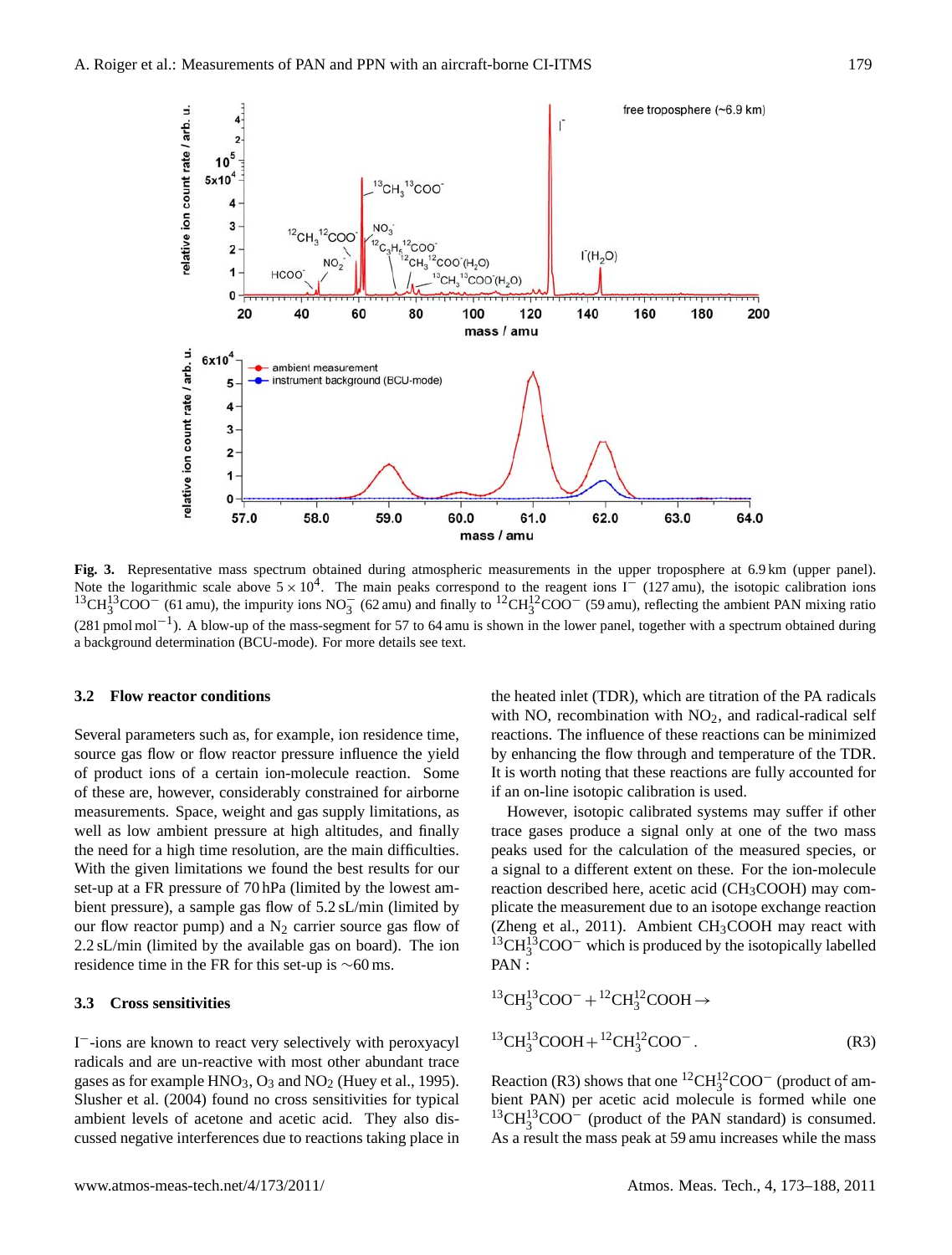peak at 61 amu decreases, which finally even doubles the effect on the calculated PAN concentration. Obviously, this cross-sensitivity becomes more important at high isotopic standard concentrations (more  ${}^{13}CH_3^{13}COO^-$ ) as well as at longer ion residence times.

To test this influence on our POLARCAT-GRACE setup, we added CH3COOH with the help of a permeation source (VICI Metronics) at different concentrations up to several nmol mol<sup>-1</sup>. For atmospheric acetic acid mixing ratios of 2 nmol mol<sup>-1</sup>, we calculated an influence of less than 2%. Typical ambient levels of CH<sub>3</sub>COOH are 1 nmol mol<sup>-1</sup> or lower [\(Reiner et al., 1999;](#page-14-16) Finlayson-Pitts and Pitts, 2000), so we assume that this cross-sensitivity can be neglected for the GRACE measurements. This estimation is supported by one of our two different instrumental background determinations: the isotopically labelled standard was switched off several times on each flight (noILS-mode, see Sect. 4.2). The mass peak 59 amu never showed a decrease, as it would be expected for a significant cross-sensitivity to CH<sub>3</sub>COOH.

We also tested cross-sensitivities for other abundant trace gases which were added by using calibration gases (Air Liquide) or permeation devices (VICI Metronics). The influence of  $HNO<sub>3</sub>$ , NO, O<sub>3</sub>, NO<sub>2</sub>, HCl and SO<sub>2</sub> was determined at levels typical for tropospheric/stratospheric air masses. Some of these gases gave a (small) signal on different mass peaks. For example  $NO_2$  contributed to mass peak 62 ( $NO_3^-$ ) and HCl to mass peak 163 (I<sup>−</sup>HCl). The addition of  $HNO<sub>3</sub>$  increased the signal at mass peak  $190 (I<sup>-</sup>HNO<sub>3</sub>)$  and also at mass peak 62, but we found no cross sensitivities for the relevant mass peaks at 59 or 61 amu.

### **3.4 Accuracy and detection limit**

The accuracy of FASTPEX is largely determined by the uncertainty of the isotopically labelled standard which itself is composed of several inaccuracies. These include the uncertainties of the nitrogen oxide calibration gas  $(\pm 1\%$ , Air Liquide), the gas flows of NO and acetone regulated by commercially available mass flow controllers  $(\pm 0.5\%$ , Wagner Mess- und Regeltechnik), the sample gas flow controlled by a PFA critical orifice calibrated with a DryCal (D2)  $(\pm 2\%)$ , and finally of the uncertainty of the NO to PAN conversion efficiency of our custom-made photolytic PAN source, which is about  $\pm 5\%$  given by the accuracy of our NO/NO2/NOy-system. At PAN mixing ratios greater than  $\sim$ 200 pmol mol<sup>-1</sup>, the accuracy of FASTPEX is estimated as  $\pm 10$ %. At lower PAN mixing ratios the uncertainty of the instrumental background becomes more dominant and is highly dependent on the chosen time resolution. For a time resolution of 2 s, we calculate the overall uncertainty to  $\pm 30$ and  $\pm 20\%$  at 50 and 100 pmol mol<sup>-1</sup>, respectively.

The detection limit is defined as the concentration corresponding to the  $2\sigma$  standard deviation at instrumental background conditions. At a time resolution of 2 s the  $2\sigma$ detection limit is calculated as  $25$  pmol mol<sup>-1</sup>, but may

be improved by increasing the number of  $\mu$ -scans (see Sect. 3.1).

#### **4 Atmospheric measurements**

FASTPEX was successfully deployed for the first time on the DLR Falcon in the framework of the POLARCAT-GRACE campaign between 30 June and 18 July 2008. Data were sampled during 16 local flights out of Kangerlussuaq (Greenland) and 2 transfer flights between Kangerlussuaq and Oberpfaffenhofen near Munich (Germany). One of the main objectives of the field campaign was to study the influence of boreal biomass burning plumes transported into the European Arctic and to determine the chemical processing and aerosol-ageing of the forest fire emissions during long-range transport. Scientific results of the POLARCAT-GRACE campaign will be discussed in more detail in a companion paper [\(Roiger et al., 2011\)](#page-15-20). In the following section we mainly show mass spectra and raw data, discuss some characteristic properties of the ion trap mass spectrometer, and finally show some examples of the atmospheric PAN and PPN measurements.

#### **4.1 Atmospheric mass spectra**

A representative mass spectrum (averaged over 20 single spectra) is plotted in Fig. 3. The spectrum was obtained at an altitude of 6.9 km in the upper troposphere. Please note the logarithmic scale above  $5 \times 10^4$ . The by far largest mass peak is the reagent ion I−. Besides bare I−-ions, also some I <sup>−</sup>(H2O) at mass peak 145 amu is present (ratio ∼70:1), but no I<sup>−</sup>(H<sub>2</sub>O)<sub>2</sub>. As intended, the collisional ion dehydration in the trap is very efficient. The second largest mass peak at 61 amu is due to the isotopically labelled PAN calibration ion  ${}^{13}CH_3^{13}COO^-$ , which corresponds to a PAN mole fraction of  $1062$  pmol mol<sup>-1</sup>. A trace of its hydrated form is also present (79 amu). The third largest mass peak at 62 amu is due to the impurity ion  $NO_3^-$ , which may originate from ion-molecule reactions with  $HNO<sub>3</sub>$ ,  $NO<sub>2</sub>$  or  $N<sub>2</sub>O<sub>5</sub>$ . Next in abundance is the ambient  $CH<sub>3</sub>COO<sup>-</sup>$  (59 amu), reflecting a PAN mole fraction of 281 pmol mol<sup>-1</sup>. Mass peak 73 amu ( $C_2H_5COO^-$ ) is equivalent to a PPN mole fraction of 36 pmol mol−<sup>1</sup> . Always present in the spectra are enhanced signals at mass peak 45 and 46 amu, probably due to HCOO<sup>−</sup> [\(Veres et al., 2008\)](#page-15-21) and HONO [\(Roberts et al.,](#page-15-22) [2010\)](#page-15-22). A blow-up of the mass-segment for 57 to 64 amu is given in the lower panel of Fig. 3. Additionally, an instrumental background spectrum is shown (BCU-mode). Herein, the signals at mass peak 59 and 61 amu are close to zero and the ion intensity at mass peak 62 amu has decreased but is still high.

A zoom into spectra obtained during measurements in the polluted boundary layer over Southern Germany (upper panel) and in the lowermost stratosphere (lower panel) is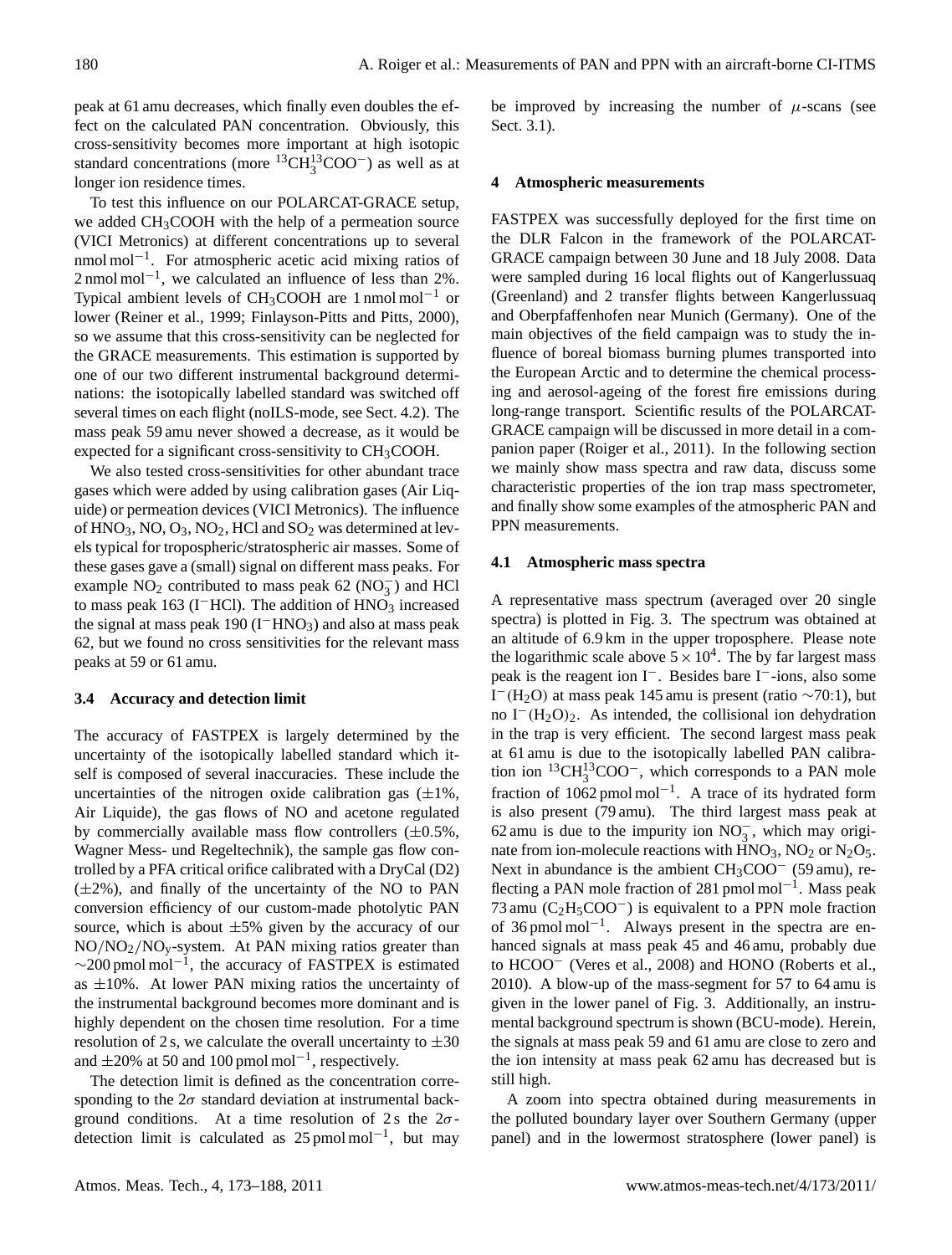

**Fig. 4.** Mass spectra obtained in the polluted boundary layer (BL) over Southern Germany (upper panel) and in the lowermost Arctic over panel). The mgn nummary in the BE is renected in the abandance of riyal<br>sphere shows almost no hydrated forms. For more details see text lowermost stratosphere shows almost no hydrated forms. For more details see text. stratosphere (lower panel). The high humidity in the BL is reflected in the abundance of hydrated ions whereas the spectrum obtained in the

given in Fig. 4 (each averaged over 20 single spectra). Due to  $\qquad$   $CH_3CH_2CC(0)$ the much higher humidity in the lower troposphere (altitude 1.5 km), the ratios of the de-hydrated to hydrated ions are greatly reduced. The  $I^-/I^-$  (H<sub>2</sub>O) ratio is now only about ∼3:1 (cut in Fig. 4, upper panel). The abundance ratio of  $CH_3COO^-/CH_3COO^-(H_2O)$  is close to 1 since  $CH_3COO^$ clusters stronger with water than I<sup>−</sup> [\(NIST, 2010\)](#page-14-17). The measured PAN signal is equivalent to an ambient atmospheric PAN mole fraction of 648 pmol mol<sup>-1</sup>. It is worth noting that the isotopic calibration peak can still be used, because both ambient and standard ions experience the same water association and subsequently also the same dehydration within the ion trap. However, the PPN peak now sits on the rising edge of the ions corresponding to the hydrated forms of ambient and standard PAN ions (77 and 79 amu). As a result, the PPN background depends on water vapour mixing ratios (see Sect. 4.3.2).

The measurements in the polluted boundary layer over Germany are the only case in which we saw also potential signatures of other higher PAN homologues, namely at mass peaks 75 and 87 amu. These might correspond to MoPAN  $(CH_3OC(O)OONO_2)$  and the sum of PBNs  $((CH<sub>3</sub>)<sub>2</sub>CHC(O)OONO<sub>2</sub>, peroxyisobu$ tyryl nitrate and CH<sub>3</sub>(CH<sub>2</sub>)<sub>2</sub>C(O)OONO<sub>2</sub>, peroxybutyryl nitrate), respectively [\(Slusher et al., 2004;](#page-15-9) [Flocke et al.,](#page-14-11) [2005a\)](#page-14-11). At mass peak 85 amu corresponding to MPAN

 $(CH_3CH_2CC(O)O_2NO_2)$ , which was often measured during earlier studies at mixing ratios of several 10 to 100 pmol mol−<sup>1</sup> [\(Williams et al., 1997;](#page-15-5) [Roberts et al., 2002,](#page-14-2) [2004\)](#page-15-2), we observed no significant signal during any of the POLARCAT-GRACE flights. Actually we expected to see low MPAN mixing ratios since our measurement area was mainly influenced by aged pollution and not by local emissions. MPAN is, however, exclusively derived from isoprene chemistry, and has a short lifetime of only one or two days with respect to OH oxidation [\(Orlando et al., 2002\)](#page-14-18). In the boundary layer, the higher HNO<sub>3</sub> concentration is reflected in the enhanced signals at mass peaks  $125 \, (\text{NO}_3^- \text{HNO}_3)$  and 190 amu (I−HNO3) and to some extent also at the impurity ion (62 amu) which is now more abundant than the calibration ion. The mass peak at 89 amu might correspond to oxalic acid  $(C_2H_2O_4)$ , the simplest di-carboxylic acid.

The lower panel of Fig. 4 shows a typical stratospheric spectrum. No more hydrated forms of the abundant ions are visible because of the low water vapour content. The PAN mixing ratio is here only 34 pmol mol<sup>-1</sup>. The higher  $HNO<sub>3</sub>$  mixing ratio in the stratosphere is reflected at mass peak 125 amu (NO<sub>3</sub> HNO<sub>3</sub>) but not at 190 amu (I<sup>-</sup>HNO<sub>3</sub>), probably because the latter is formed primarily in a cluster exchange reaction with  $I^-(H_2O)$ .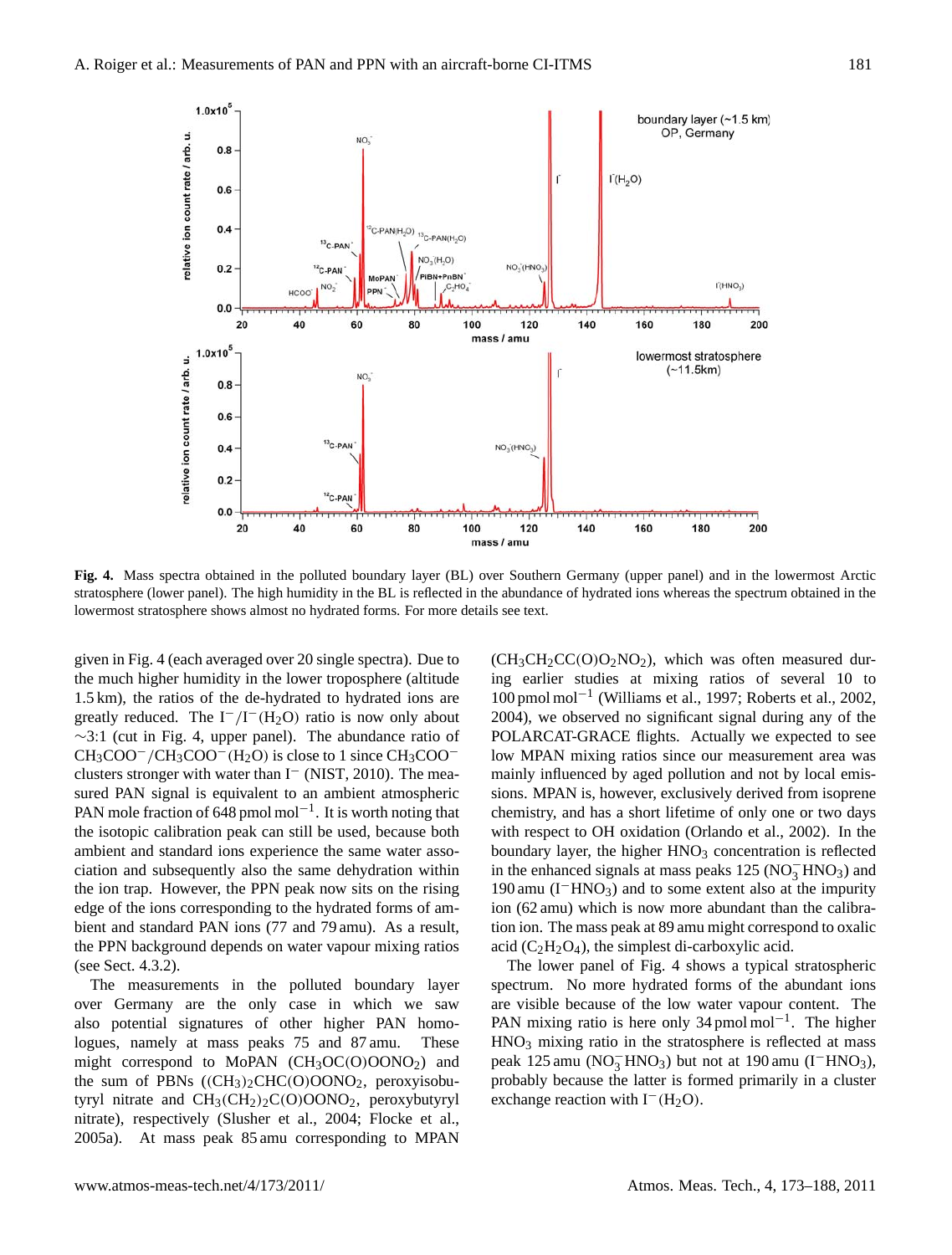

**Fig. 5.** Time series of the ion signals at mass peaks 59 amu (<sup>12</sup>CH<sub>1</sub><sup>2</sup>COO<sup>−</sup>), 61 amu (<sup>13</sup>CH<sub>1</sub><sup>3</sup>COO<sup>−</sup>) and 127 amu (I<sup>−</sup>) for part of the flight on 9 July 2008. Mass peaks 59 and 61 amu are multiplied by a factor of 10. Three instrumental background determinations are shown, at about 18:37 UTC and 19:55 UTC (BCU-mode), and at 19:15 UTC (noILS-mode). See text for more details.

#### **4.2** In-flight calibration: isotopic standard and 19:55 University chemical interfe **background at 19:15 UTC (noine instrumental background.** See the instrumental background. **instrumental background**

A time sequence of mass peaks 59, 61 and 127 amu is shown in Fig. 5 as measured during part of the flight on 9 July 2008. While the calibration peak  $(^{13}CH_3^{13}COO^-)$  remains nearly constant, the mass peak 59 amu  $(^{12}CH_3^{12}COO^-)$  changes, reflecting atmospheric PAN variability. At about 19:45 UTC, the mass peak 59 amu reaches a pronounced maximum, and hereafter decreases abruptly. Here, the Falcon encountered a pollution plume which was rich in PAN. The maximum of mass peak 59 amu is accompanied by a weak minimum of mass peak 61 amu, which reflects losses of the highly reactive CH3COO<sup>−</sup> due to reactions with other trace gases having elevated concentrations in the biomass burning plume. On the other hand, the mass peak at 127 amu remains relatively constant, since I<sup>−</sup> reacts almost exclusively with peroxyacyl radicals and is in great abundance. This example underlines the importance of the isotopic calibration: The ambient PAN product ion obviously will be lost in the same way, therefore the assumption of a constant sensitivity would in this case result in an underestimation of the ambient PAN mixing ratio.

Figure 5 also shows 3 background measurement phases at about 18:37, 19:15, and 19:55 UTC. The background signal on the mass peaks 59 and 61 amu was obtained several times on each flight by passing the sample gas first through the BCU (BCU-mode, 18:37 UTC and 19:55 UTC). Additionally, the isotopically labelled standard was switched off regularly in order to obtain a zero signal only at mass peak 61 amu (noILS-mode, 19:15 UTC). We observed no significant changes in the background signals of both BCU- and noILS-mode over time, and for mass peak 61 amu no difference between both background modes. No trends connected with polluted or stratospheric air masses were found, therefore we conclude that electronic noise variations but no chemical interferences were responsible for fluctuations of

#### **4.3 Influence of water vapour**

#### **4.3.1 Sensitivity**

During all the POLARCAT-GRACE flights an isotopic PAN standard was added, producing a signal at mass peak 61 amu  $(^{13}CH_3^{13}C(O)O^-)$  and, dependent on water vapour, also at mass peak 79 amu  $(^{13}CH_3^{13}C(O)O^-(H_2O))$ . The mixing ratio of the PAN standard was kept constant, which allows us to discuss the sensitivity variations of the system in dependency on several parameters, as, for example, on ambient water vapour concentration. This is particularly interesting, since a water-vapour dependent sensitivity is reported for the PAN measurement using I<sup>−</sup>-chemistry, most probably due to a faster reaction of CH<sub>3</sub>C(O)O<sub>2</sub> with I<sup>-</sup>(H<sub>2</sub>O) than with I <sup>−</sup> [\(Slusher et al., 2004;](#page-15-9) [Flocke et al., 2005a\)](#page-14-11). Figure 6 shows the ion signals at mass peak 61 amu and the sum at mass peaks 61 and 79 amu in dependency on the ambient water vapour mixing ratio, as derived from all GRACE flights (note the logarithmic scale). Humidity was measured with the standard Falcon meteorological measurement system including a combination of three instruments: a commercial aircraft dew point hygrometer (GE 1011B, General Eastern), a slightly modified capacitive sensor (Humicap-H,Vaisala) and a Lyman-alpha absorption instrument (Buck Research, Boulder). The average signals (vertical markers show the standard deviation) are calculated for several bins of water vapour concentrations (indicated by the horizontal markers), the number of data points for each bin is given below.

Obviously, the signal of mass peak 61 is highest for ambient water vapour mixing ratios of about 200– 1000 µmol mol−<sup>1</sup> . At lower humidities the ion intensity is less, probably due to the reported slower reaction with bare I <sup>−</sup>. However, the signal decreases with humidities greater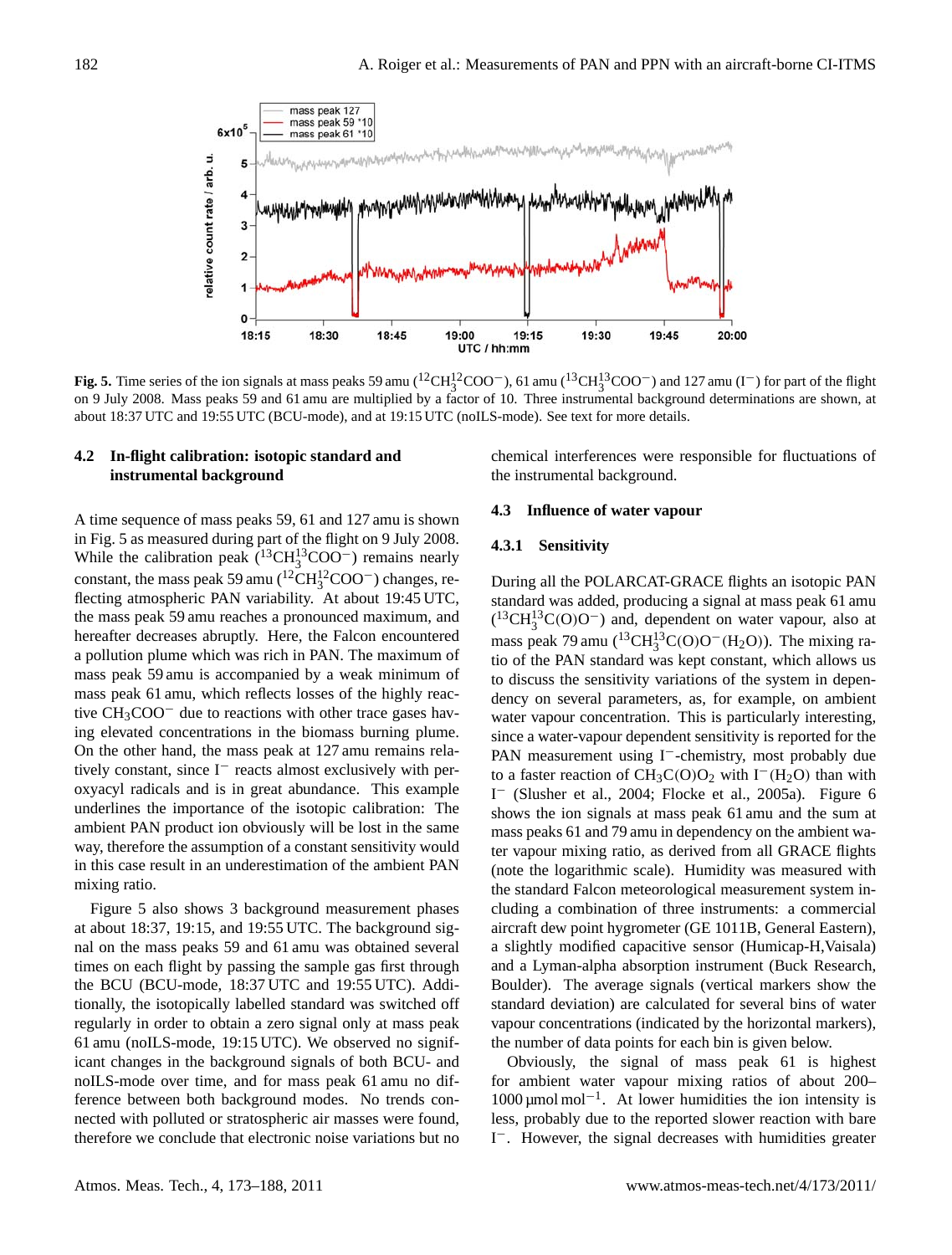5

 $7x10$ 

6

5

4

 $\overline{\mathbf{3}}$ 





**Fig. 6.** Ion signals (avg) as measured for mass peaks 61 amu (<sup>13</sup>CH<sub>3</sub><sup>3</sup>COO<sup>−</sup>) and for the sum of mass peaks 61 and 79 amu  $($ <sup>13</sup>CH<sub>3</sub><sup>3</sup>COO<sup>-</sup>(H<sub>2</sub>O)) for several bins of atmospheric humidity (indicated by horizontal markers). Vertical markers show the standard deviation for each bin, the number of data points is also given. At high humidities, the mass peak 61 amu decreases due to a shift to higher hydrates, whereas the sum of 61 and 79 amu remains relatively constant. At low humidity both signals decrease, mainly due to a slower reaction of  $CH_3COO_2$  with bare I<sup>−</sup> compared to I<sup>−</sup>(H<sub>2</sub>O).

to higher hydrates, whereas the sum of 61 and 79 amu remains rel-

than ∼1000 µmol mol<sup>-1</sup> even more strongly. This is a re- sits on the rising sult of the higher abundance of hydrated forms of ions inside tios the flow reactor  $({}^{13}CH_3^{13}C(O)O^-) (H_2O)_{n=0,1,2,...}$ . These are not longer completely de-hydrated inside the trap, and therefore the signal is partly shifted to mass peak 79. This shift is confirmed by looking at the sum of both mass peaks, which shows, if any, only a small decrease at the highest water vapour mixing ratios. At the mass peak of the next hydrate (mass peak 97, <sup>13</sup>CH<sub>3</sub><sup>13</sup>C(O)O<sup>-</sup>(H<sub>2</sub>O)<sub>2</sub>), we observed, also at the highest encountered humidities, no significant increase.

The observed water vapour dependency is accounted for by the on-line calibration. However, the detection limit is increased in the atmospheric boundary layer due to the lower sensitivity at the mass peak at 61 amu (by a maximum of  $~\sim$ 30%).

#### **4.3.2 Instrumental background of PPN**

The instrumental PPN background has an interfering water vapour-dependent component at high ambient humidities (>1000 µmol mol−<sup>1</sup> ), because the corresponding mass peak (73 amu) sits on the rising edge of the hydrated forms of the PAN product ions (see Sect. 4.1). In humid but clean air this artificial signal may become even higher than the ambient PPN signal. The in-flight background determinations (see Sect. 4.2) cannot be used for a correction, because the major responsible mass peaks at 77 and 79 amu (hydrated form of the ambient and the isotopic calibration ion) disappear here as well.

We tried to correct for the water vapour dependence by adopting the following approach: The mass peak at 73 amu

tios. Hence, the signals at mass peaks before and after the sits on the rising edge of mass peaks at higher  $m/z$  ramass peak at 73 amu increase, too, approximately with a linear function towards higher mass peaks. We do not expect any atmospheric signal at the two mass peaks at 72 and 74 amu, which justifies taking the average of these two mass peaks as an instrumental background signal for mass peak 73 amu, easily calculable for each spectrum. The background values derived with this approach and their water vapour dependency were highly reproducible for all flights. For low-humidity conditions as prevalent in the upper troposphere/lowermost stratosphere, these calculated background signals show a good agreement with the values obtained with the help of the BCU-mode. Finally, we did some crosschecks for several cases per flight with the most accurate method: A linear curve fit to the bottom of the PPN peak, which we performed at different humidities and hence, different peak heights of mass peak 79 amu. The maximum discrepancy between these 3 different PPN instrumental background determinations was, translated into mixing ratios,  $\sim$ 9 pmol mol<sup>-1</sup>. As a result, the PPN detection limit is likewise increased at high humidities  $>1000$  µmol mol<sup>-1</sup>.

# **4.4 Time series of PAN and CO: flight on 7 July 2008**

To give an example of atmospheric PAN measurements, Fig. 7 shows a time series of PAN together with carbon monoxide (CO) for part of the flight on 7 July 2008 (13:45– 15:10 UTC). CO was detected by a system using vacuum-UV fluorescence [\(Gerbig et al., 1999\)](#page-14-19). The altitude of the Falcon is given at the y-axis on the left hand side. The top of Fig. 7 shows additionally a zoom into two parts of the timeseries.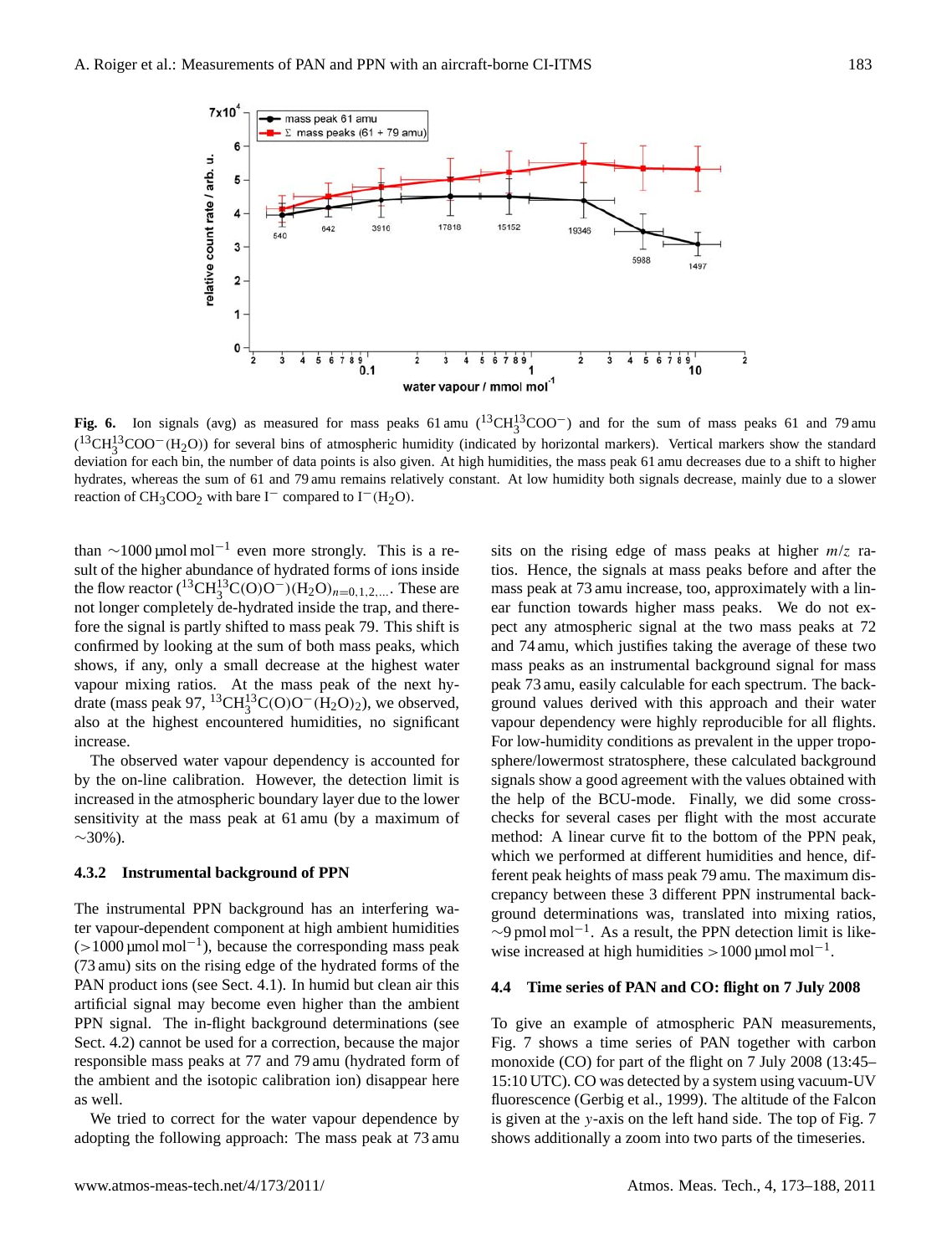

**Fig. 7.** Time series of PAN (2 s) and CO (1 s) for part of the flight on 7 July (13:50–15:10 UTC). An aged Canadian biomass burning plume was intercepted several times at slightly different altitudes, as indicated by elevated PAN and CO concentrations (PAN>300 pmol mol<sup>-1</sup>,  $CO>150$  nmol mol<sup>-1</sup>). A blow-up for two parts of the time-series is shown at the top.

(PAN>300 pmol mol<sup>−</sup><sup>1</sup> , CO>150 nmol mol<sup>−</sup><sup>1</sup> The Falcon was guided into a biomass burning plume originating from Saskatchewan, Canada. The plume extended over several hundreds of kilometres, and was intercepted several times at slightly different altitudes, as indicated by higher concentrations of both PAN and CO. CO is produced during incomplete combustion processes and has a relatively long life-time of several weeks in the free troposphere. This makes CO an excellent pollution tracer for combustion processes. PAN is expected to have elevated concentrations in biomass burning plumes because fires emit both precursor gases needed for PAN formation: VOCs and  $NO<sub>x</sub>$  (see Reaction R1). [Alvarado et al.](#page-13-3) [\(2010\)](#page-13-3) found, for example, rapid conversion of nitrogen oxides into PAN in boreal biomass burning plumes, with values of up to 40% in the first few hours after emission. The stability of PAN especially in the middle and upper troposphere keeps the PAN mixing ratio high in the fire plumes, also during periods of long-range transport.

Inside the plume, the CO mixing ratio was ∼150– 180 nmol mol−<sup>1</sup> compared to ∼120 nmol mol−<sup>1</sup> outside of it. PAN mole fractions were on average about 350 pmol mol<sup>−1</sup> when the Falcon sampled the biomass burning pollution, atmospheric background mixing ratios of PAN were  $\sim$ 200 pmol mol<sup>-1</sup>. The two blow-ups in the upper part of Fig. 7 show that as expected, PAN and CO correlate very well, not only in gross, but also in fine structures.

# 4.5 Vertical distribution of PAN

Two vertical PAN profiles are presented in Fig. 8, measured during the descent to Longyearbyen, Spitsbergen  $(78°13'N,$  $15°33'E$ ) on 15 July 2008 and to Oberpfaffenhofen, Germany (48°4' N, 11°16' E), on 18 July 2008, respectively. The most obvious difference between the two profiles is observed at low altitudes, inside the atmospheric boundary layer. Although PAN here has only a thermal lifetime in the range of a few hours, on-going emissions of PAN precursor gases at Oberpfaffenhofen (close to Munich, Germany) keep the PAN mixing ratio at  $\sim$ 600 pmol mol<sup>-1</sup>. On the other hand, local sources of  $NO<sub>x</sub>$  and VOCs are missing over Spitsbergen, which is reflected in decreasing PAN mixing ratios at lower altitudes.

Interestingly, the PAN concentrations throughout the free troposphere are quite comparable for both profiles, with mixing ratios of ∼300 pmol mol−<sup>1</sup> also in the Arctic free troposphere although local pollution sources can be excluded. The high PAN concentrations can be attributed to the significant influence of long-range transport of pollution onto the Arctic free troposphere, which is also apparent in other trace gases such as, for example, CO [\(Roiger et al., 2011\)](#page-15-20).

In the uppermost troposphere/lowermost stratosphere (UTLS) we observed generally smaller PAN concentrations. This can be explained by a combination of missing PAN formation due to a lack of PAN precursor gases (VOCs) and the comparatively short photolysis lifetime of ∼40 days at theses altitudes [\(Talukdar et al., 1995\)](#page-15-1).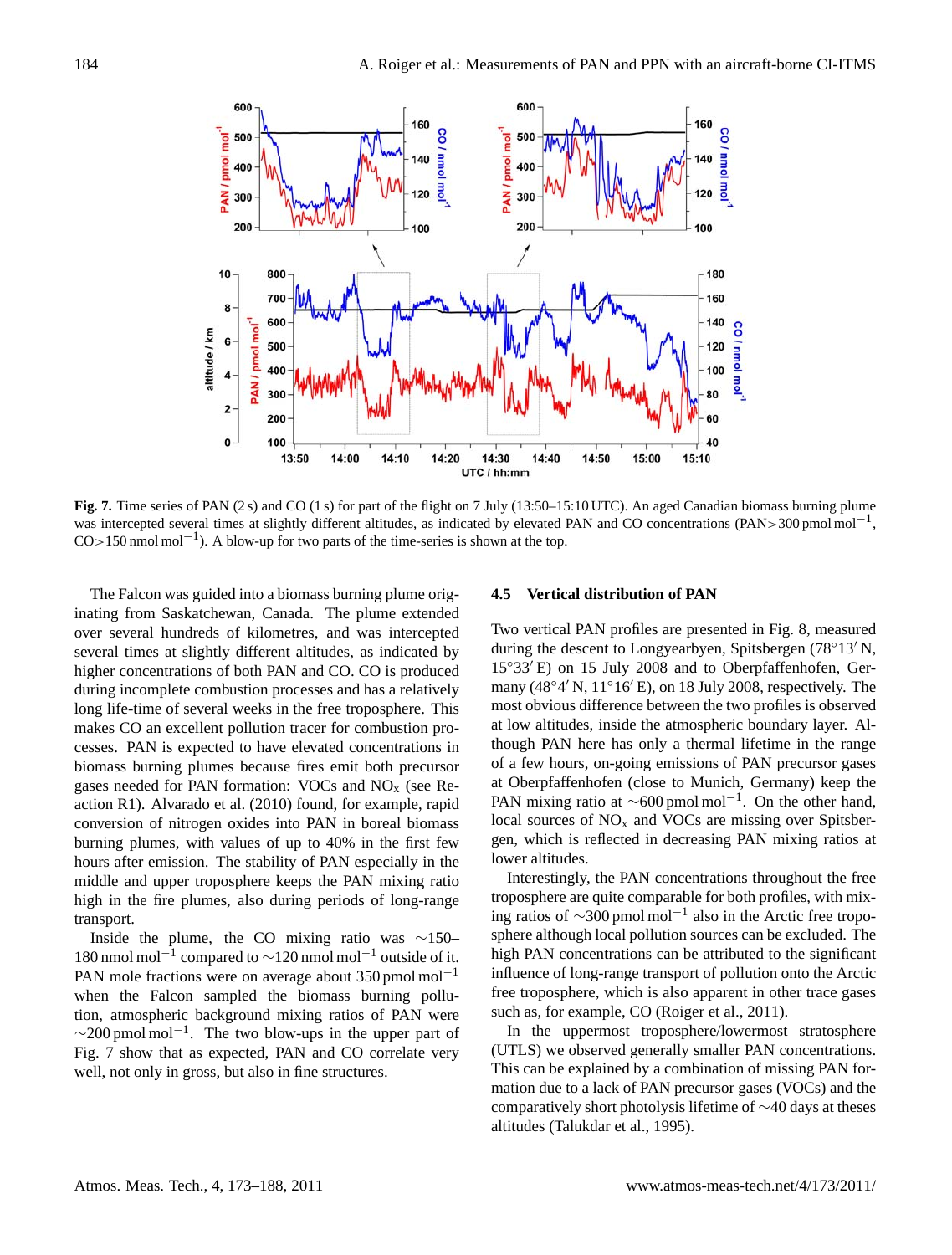

**8.** Two vertical PAN profiles, sampled during Fig. 8. Two vertical PAN profiles, sampled during the descent to Longyearbyen (15 July 2008) and to Oberpfaffenhofen (18 July 2008), respectively.

# **4.6 PPN/PAN ratios**

Higher homologues of PAN can be detected simultaneously with the I<sup>−</sup> chemistry. The second most abundant PANtype compound is PPN (peroxypropionyl nitrate): reported PPN/PAN ratios vary from less than 2% up to more than 25% [\(Roberts et al., 2002,](#page-14-2) [2004;](#page-15-2) [Flocke et al., 2005a;](#page-14-11) [Wolfe et al.,](#page-15-4) [2007\)](#page-15-4). No isotopic calibration was applied for higher homologues of PAN. However, the sensitivity for both PAN and PPN can be assumed to be identical [\(Slusher et al., 2004;](#page-15-9) [Flocke et al., 2005a;](#page-14-11) [LaFranchi et al., 2009\)](#page-14-1). For the calculation of PPN, in Eq. (1) the signal at mass 59 amu is replaced by the signal at mass peak 73 amu (for calculation of ratio R). Due to the proximity of the two mass peaks ( $\Delta m/z = 12$ ), the relative mass discrimination of the ion trap can be neglected. The constant  $K_{aa}$  in this case is set to 0.9662, as calculated from the terrestrial isotopic distribution, whereas the constant  $K_{\text{as}}$  (contribution from ambient PPN on the PAN calibration peak) is negligible.

The derived PPN mole fractions were most of the time below  $\sim$ 50 pmol mol<sup>-1</sup>, as illustrated in Fig. 9. The correlation plot of PPN versus PAN contains 10 s values for all POLARCAT-GRACE flights. The bulk of the data (black crosses) lies within 0.03 to 0.3 which is in the range of values observed before.



Fig. 9. PPN versus PAN for all POLARCAT-GRACE data (10 s). Dark grey triangles represent data from measurements in fresh anthropogenic pollution above southern Germany, red squares repanopogente ponduon doove southern dermany, red squares represent data obtained during the interception of an aged Siberian biomass burning plume. See text for more details.

For polluted situations we are able to determine precise PPN/PAN ratios. PPN mixing ratios measured during the descent to Oberpfaffenhofen on the 18 July 2008 (grey triangles in Fig. 9) belong to the highest observed values and are up to ∼130 pmol mol−<sup>1</sup> , the corresponding PPN/PAN ratio clusters around 0.18. Another main event was the interception of a Siberian biomass burning plume on 9 July, in which the highest PAN mixing ratios of almost 1 nmol mol<sup>-1</sup> have been measured. The PPN mixing ratios in this plume were up to  $\sim$ 110 pmol mol<sup>-1</sup>, which results in a significant lower PPN/PAN ratio of about 0.11 compared to the 0.18 measured in anthropogenic pollution. This observation is in agreement with previous measurements [\(Williams et al., 1997;](#page-15-5) [Roberts](#page-14-20) [et al., 1998,](#page-14-20) [2002\)](#page-14-2). PPN is known to be formed mainly from anthropogenic hydrocarbons (e.g. propanal) whereas PAN derives from almost all non-methane hydrocarbon species, see e.g., [Altshuller](#page-13-0) [\(1993\)](#page-13-0).

#### **5 Summary and conclusions**

In this paper we have presented FASTPEX, a novel CI-ITMS (Chemical Ionization – Ion Trap Mass Spectrometer) instrument for fast and sensitive airborne measurements of PAN and PPN. FASTPEX was deployed for the first time on the DLR research aircraft Falcon during the POLARCAT-GRACE campaign in the summer of 2008, which was based in Kangerlussuaq, Greenland. A total of 16 local flights have been made in order to study the Arctic summer troposphere and lowermost stratosphere.

The parameters both of the ion trap mass spectrometer and of the ion-molecule reaction were optimized in the laboratory to reach a high time resolution of ∼2 s in combination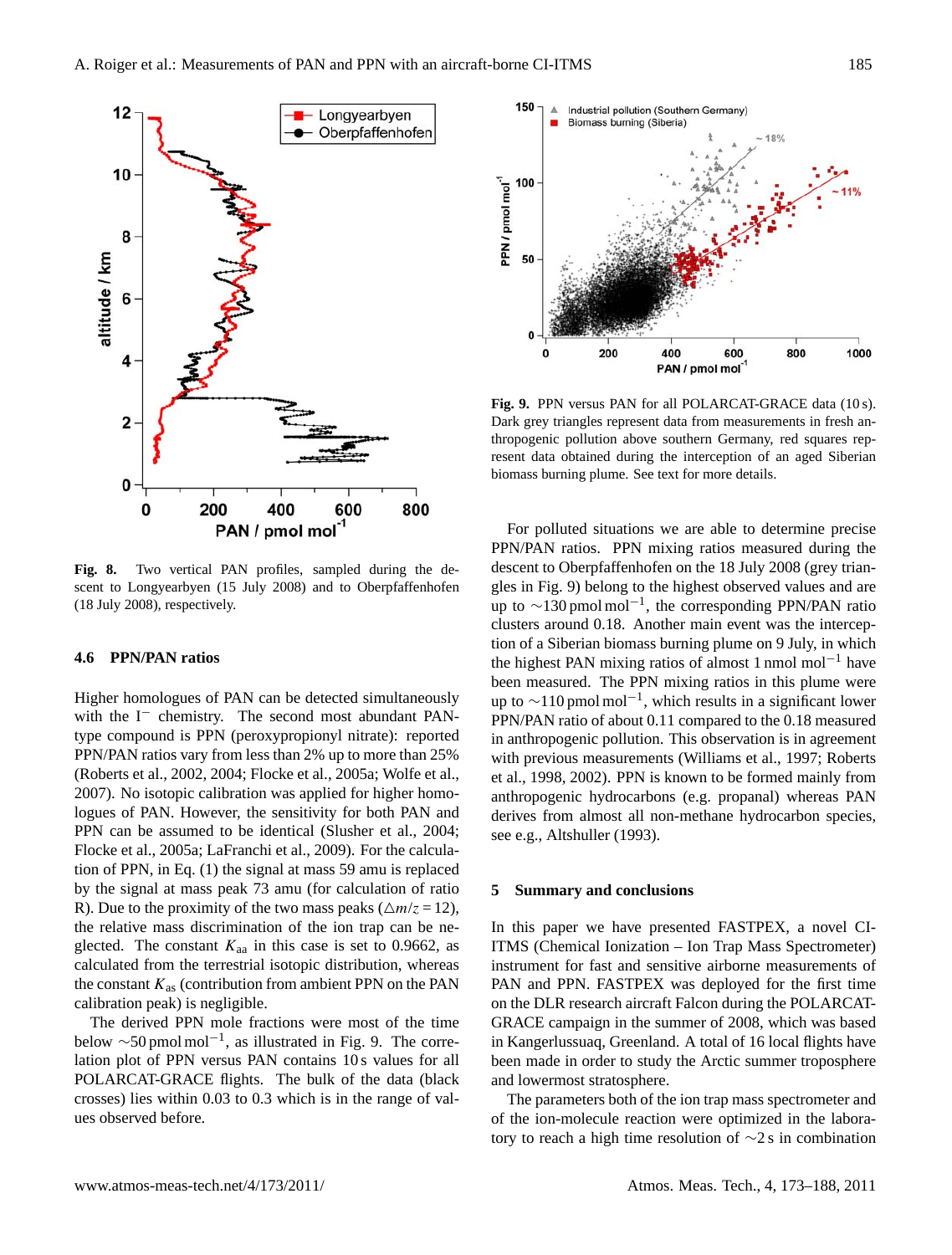with a low detection limit of  $\sim$ 25 pmol mol<sup>-1</sup>. Pre- and post campaign laboratory tests showed that the PAN measurements did not suffer from cross-sensitivities to other trace gases. An isotopically labelled PAN standard using acetone with  $^{13}$ C instead of  $^{12}$ C was deployed, and for this reason the accuracy is estimated to be better than 10% for PAN mixing ratios greater than 200 pmol mol−<sup>1</sup> . The isotopic standard turned out to be especially important to account for the water vapour dependency of the PAN sensitivity, as well as for the high reactivity of the product ion which was especially observed in strongly polluted air masses.Two different kinds of instrumental background determinations were performed regularly during the flights, no trends in different kinds of air masses or any other drifts have been observed.

The constantly added isotopic standard was also used to study the water vapour dependency of our PAN measurements. The ion signal for PAN detection was highest in the free troposphere. In the humid boundary layer it was reduced due to a shift to hydrated product ions, and in the upper troposphere/lowermost stratosphere because of a lower rate constant of the used ion-molecule reaction.

PPN, a higher homologue of PAN, was measured simultaneously. The hydrated forms of the isotopic PAN calibration ions (CH3COO−(H2O)) increased the PPN background at high humidities (above ∼1000 µmol mol<sup>-1</sup> H<sub>2</sub>O), which was accounted for with the help of an empirically derived correction.

Measured PAN median mixing ratios in the Arctic free troposphere were in the range of a few hundred pmol mol<sup>-1</sup> and showed generally a good correlation to carbon monoxide CO, a combustion pollution tracer. In the lower Arctic troposphere and lowermost stratosphere smaller PAN mixing ratios were observed due to a combination of missing local sources of PAN precursor gases and efficient removal processes (thermolysis/photolysis). The measured PPN/PAN ratios were between ∼0.03 and 0.3, which is consistent with former observations. The PPN/PAN ratio of 0.11 found in an aged Siberian biomass burning plume was much lower than the ratio of 0.18 measured in fresh anthropogenic pollution over Southern Germany.

Future work will focus on certain aspects: (a) Calibration of PPN and higher homologues with the help of diffusion sources. (b) Water vapour dependency of sensitivity and PPN instrumental background (at humidities >  $1000 \mu$ mol mol<sup>-1</sup>): we will optimize the de-clustering strength of the ion trap (e.g. by varying the helium flow and hence, the trap chamber pressure). Additionally, a lower isotopic PAN mixing ratio will be added during future ambient measurements. The latter also will reduce the possible cross-sensitivity to acetic acid.

*Acknowledgements.* This work was supported by the Deutsche Forschungsgemeinschaft (DFG) under SPP 1294 (SCHL1857/2-1) and PAK 348 (SCHL1857/3-1). The Falcon deployment for POLARCAT-GRACE was funded by DLR. We thank M. Scheibe and M. Lichtenstern for their help in acquiring this data set, and H. Ziereis for fruitful discussions about mass spectrometry. We also acknowledge the excellent support of the pilots and staff of the DLR Flight Department during the campaign. Frank Flocke (NCAR) is greatly acknowledged for his helpful comments on PAN synthesis and CIMS detection.

#### Edited by: D. Feist

# **References**

- <span id="page-13-0"></span>Altshuller, A.: PANs in the atmosphere, J. Air Waste Manage., 43, 1221–1230, 1993.
- <span id="page-13-3"></span>Alvarado, M. J., Logan, J. A., Mao, J., Apel, E., Riemer, D., Blake, D., Cohen, R. C., Min, K.-E., Perring, A. E., Browne, E. C., Wooldridge, P. J., Diskin, G. S., Sachse, G. W., Fuelberg, H., Sessions, W. R., Harrigan, D. L., Huey, G., Liao, J., Case-Hanks, A., Jimenez, J. L., Cubison, M. J., Vay, S. A., Weinheimer, A. J., Knapp, D. J., Montzka, D. D., Flocke, F. M., Pollack, I. B., Wennberg, P. O., Kurten, A., Crounse, J., Clair, J. M. St., Wisthaler, A., Mikoviny, T., Yantosca, R. M., Carouge, C. C., and Le Sager, P.: Nitrogen oxides and PAN in plumes from boreal fires during ARCTAS-B and their impact on ozone: an integrated analysis of aircraft and satellite observations, Atmos. Chem. Phys., 10, 9739–9760, doi:10.5194/acp-10-9739-2010, 2010.
- <span id="page-13-1"></span>Arnold, F., Böhringer, H., and Henschen, G.: Composition measurements of stratospheric positive ions, Geophys. Res. Lett., 5, 653–655, 1978.
- <span id="page-13-5"></span>Aufmhoff, H., Hanke, M., Uecker, J., Schlager, H., and Arnold, F.: An Ion Trap CIMS instrument for combined measurements of atmospheric OH and H2SO4: First test measurements above and inside the planetary boundary layer, Int. J. Mass Spectrom., submitted, 2011.
- <span id="page-13-7"></span>Bandy, A. R., Thornton, D., and Driedger, A.: Airborne measurements of sulfur dioxide, dimethyl sulfide carbon disulfide, and carbonyl sulfide by isotope dilution gas chromatography/mass spectrometry, J. Geophys. Res., 98, 23423–23433, 1993.
- <span id="page-13-2"></span>de Gouw, J. A., Goldan, P. D., Warneke, C., Kuster, W. C., Roberts, J. M., Marchewka, M., Bertman, S. B., Pszenny, A. A. P., and Keene, W. C.: Validation of proton transfer reaction-mass spectrometry (PTR-MS) measurements of gas-phase organic compounds in the atmosphere during the New England Air Quality Study (NEAQS) in 2002, J. Geophys. Res., 108, ACH-1 to ACH-11, 2003.
- Edwards, G. D., Shepson, P. B., Grossenbacher, J. W., Wells, J. M., Patterson, G. E., Barket, D. J., Pressley, S., Karl, T., and Apel, E.: Development of an automated cylindrical ion trap mass spectrometer for the determination of atmospheric volatile organic compounds, Anal. Chem., 79, 5040–5050, 2007.
- <span id="page-13-4"></span>Fiedler, V., Dal Maso, M., Boy, M., Aufmhoff, H., Hoffmann, J., Schuck, T., Birmili, W., Hanke, M., Uecker, J., Arnold, F., and Kulmala, M.: The contribution of sulphuric acid to atmospheric particle formation and growth: a comparison between boundary layers in Northern and Central Europe, Atmos. Chem. Phys., 5, 1773–1785, doi:10.5194/acp-5-1773-2005, 2005.
- <span id="page-13-6"></span>Fiedler, V., Nau, R., Ludmann, S., Arnold, F., Schlager, H., and Stohl, A.: East Asian  $SO_2$  pollution plume over Europe – Part 1: Airborne trace gas measurements and source identification by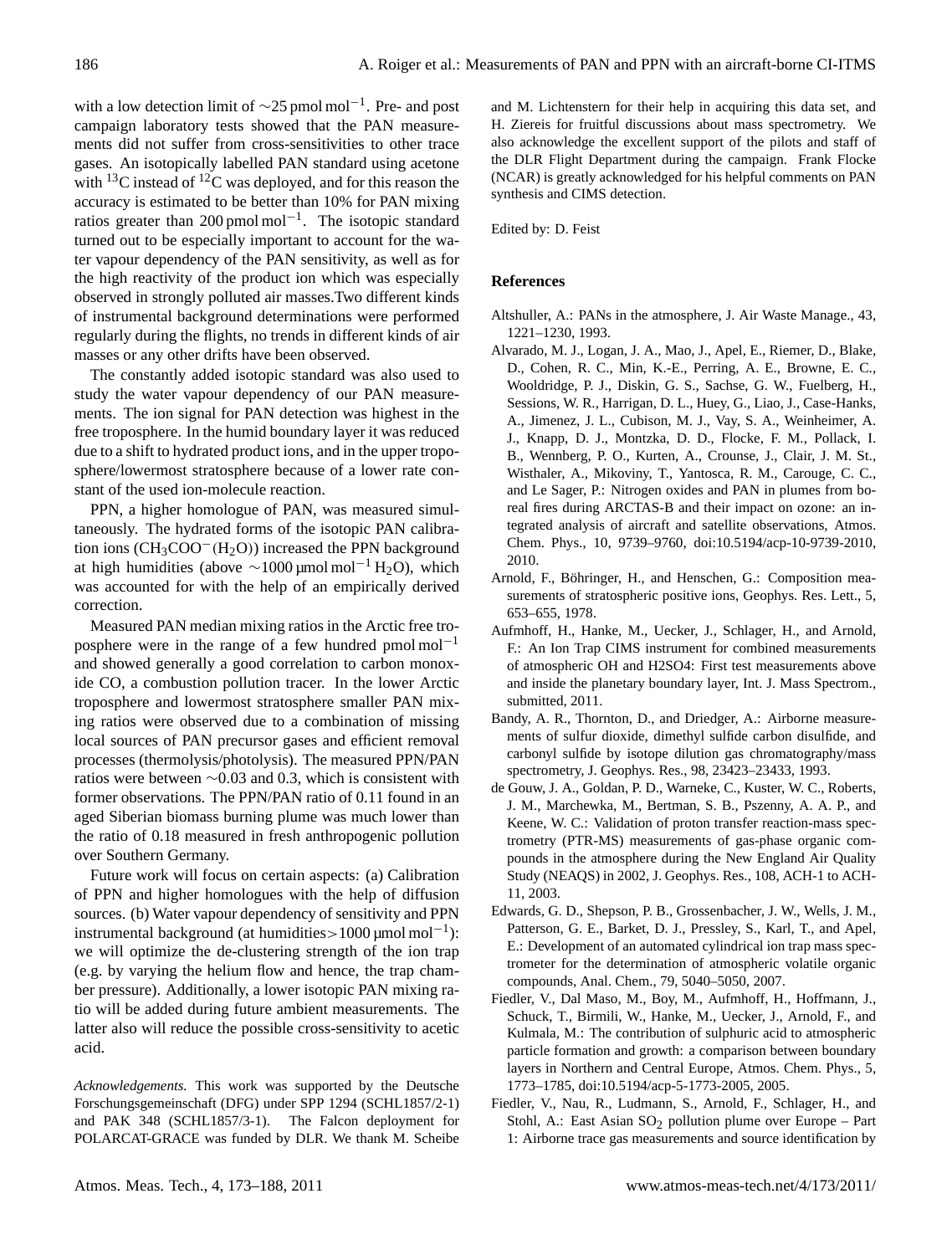particle dispersion model simulations, Atmos. Chem. Phys., 9, 4717–4728, doi:10.5194/acp-9-4717-2009, 2009.

- <span id="page-14-11"></span>Flocke, F., Swanson, A., Roberts, J., Pfister, G., Emmons, L., Lamarque, J.-F., Hess, P., Huey, G., Tanner, D., Ryerson, T., Neuman, A., Holloway, J., DeGouw, J., and Warneke, C.: Results from fast airborne measurements of PANs during the 2004 New England Air Quality Study, vol. A54C-03, AGU Fall Meeting, 2005a.
- <span id="page-14-3"></span>Flocke, F. M., Weinheimer, A. J., Swanson, A. L., Roberts, J. M., Schmitt, R., and Shertz, S.: On the measurements of PANs by gas chromatography and electron capture detection, J. Atmos. Chem., 52, 19–43, 2005b.
- <span id="page-14-19"></span>Gerbig, C., Schmitgen, S., Kley, D., Volz-Thomas, A., Dewey, K., and Haaks, D.: An improved fast-response vacuum-UV resonance fluorescence CO instrument, J. Geophys. Res., 104, 1699– 1704, 1999.
- <span id="page-14-0"></span>Haagen-Smit, A. J.: Chemistry and physiology of Los Angeles smog, Ind. Eng. Chem., 44, 1342–1346, 1952.
- <span id="page-14-7"></span>Hanke, M., Umann, B., Uecker, J., Arnold, F., and Bunz, H.: Atmospheric measurements of gas-phase  $HNO<sub>3</sub>$  and  $SO<sub>2</sub>$  using chemical ionization mass spectrometry during the MINATROC field campaign 2000 on Monte Cimone, Atmos. Chem. Phys., 3, 417– 436, doi:10.5194/acp-3-417-2003, 2003.
- <span id="page-14-10"></span>Holzinger, R., Williams, J., Salisbury, G., Klüpfel, T., de Reus, M., Traub, M., Crutzen, P. J., and Lelieveld, J.: Oxygenated compounds in aged biomass burning plumes over the Eastern Mediterranean: evidence for strong secondary production of methanol and acetone, Atmos. Chem. Phys., 5, 39–46, doi:10.5194/acp-5-39-2005, 2005.
- <span id="page-14-9"></span>Huey, L. G.: Measurement of trace atmospheric species by chemical ionization mass spectrometry: Speciation of reactive nitrogen and future directions, Mass Spectrom. Rev., 26, 166–184, 2007.
- <span id="page-14-15"></span>Huey, L. G., Hanson, D. R., and Howard, C. J.: Reactions of  $SF<sub>6</sub>^$ and I<sup>−</sup> with atmospheric trace gases, J. Phys. Chem., 99, 5001– 5008, 1995.
- <span id="page-14-13"></span>Jurkat, T., Voigt, C., Arnold, F., Schlager, H., Kleffmann, J. , Aufmhoff, H., Schaueble, D., Schaefer, M., and Schumann, U.: Measurements of HONO, NO and SO2 in aircraft exhaust plumes at cruise: Implications for hydroxyl radical induced oxidation, Geophys. Res. Lett., submitted, 2011.
- Keim, C., Liu, G. Y., Blom, C. E., Fischer, H., Gulde, T., Höpfner, M., Piesch, C., Ravegnani, F., Roiger, A., Schlager, H., and Sitnikov, N.: Vertical profile of peroxyacetyl nitrate (PAN) from MIPAS-STR measurements over Brazil in February 2005 and its contribution to tropical UT NOy partitioning, Atmos. Chem. Phys., 8, 4891–4902, doi:10.5194/acp-8-4891-2008, 2008.
- <span id="page-14-8"></span>Kercher, J. P., Riedel, T. P., and Thornton, J. A.: Chlorine activation by N<sub>2</sub>O<sub>5</sub>: simultaneous, in situ detection of ClNO<sub>2</sub> and N<sub>2</sub>O<sub>5</sub> by chemical ionization mass spectrometry, Atmos. Meas. Tech., 2, 193–204, doi:10.5194/amt-2-193-2009, 2009.
- <span id="page-14-14"></span>Kiendler, A. and Arnold, F.: Detection of gaseous oxygenated hydrocarbons in upper tropospheric and lower stratospheric aircraft borne experiments, Int. J. Mass Spectrom., 223–224, 733–741, 2003.
- <span id="page-14-4"></span>Kiendler, A., Aberle, S., and Arnold, F.: Positive ion chemistry in the exhaust plumes of an air craft jet engine and a burner: investigations with a quadrupole ion trap mass spectrometer, Atmos. Environ., 34, 4787–4793, 2000.
- <span id="page-14-1"></span>LaFranchi, B. W., Wolfe, G. M., Thornton, J. A., Harrold, S. A.,

Browne, E. C., Min, K. E., Wooldridge, P. J., Gilman, J. B., Kuster, W. C., Goldan, P. D., de Gouw, J. A., McKay, M., Goldstein, A. H., Ren, X., Mao, J., and Cohen, R. C.: Closing the peroxy acetyl nitrate budget: observations of acyl peroxy nitrates (PAN, PPN, and MPAN) during BEARPEX 2007, Atmos. Chem. Phys., 9, 7623–7641, doi:10.5194/acp-9-7623-2009, 2009.

- Mielke, L. H., Erickson, D. E., McLuckey, S. A., Müller, M., Wisthaler, A., Hansel, A., and Shepson, P. B.: Development of a Proton-Transfer Reaction-Linear Ion Trap Mass Spectrometer for Quantitative Determination of Volatile Organic Compounds, Anal. Chem., 80, 8171–8177, 2008.
- Moore, D. P. and Remedios, J. J.: Seasonality of Peroxyacetyl nitrate (PAN) in the upper troposphere and lower stratosphere using the MIPAS-E instrument, Atmos. Chem. Phys., 10, 6117–6128, doi:10.5194/acp-10-6117-2010, 2010.
- <span id="page-14-5"></span>Neuman, J. A., Gao, R. S., Schein, M. E., Ciciora, S. J., Holecek, J. C., Thompson, T. L., Winkler, R. H., McLaughlin, R. J., Northway, M. J., Richard, E. C., and Fahey, D. W.: A fast-response chemical ionization mass spectrometer for in situ measurements of  $HNO<sub>3</sub>$  in the upper troposphere and lower stratosphere, Rev. Sci. Instrum., 71, 3886–3894, 2000.
- <span id="page-14-12"></span>Neuman, J. A., Parrish, D. D., Trainer, M., Ryerson, T. B., Holloway, J. S., Nowak, J. B., Swanson, A., Flocke, F., Roberts, J. M., Brown, S. S., Stark, H., Sommariva, R., Stohl, A., Peltier, R., Weber, R., Wollny, A. G., Sueper, D. T., Huebler, G., and Fehsenfeld, F. C.: Reactive nitrogen transport and photochemistry in urban plumes over the North Atlantic Ocean, J. Geophys. Res., 111, D23S54, 1–11, 2006.
- <span id="page-14-17"></span>NIST: NIST Standard Reference Database Number 69, edited by: Linstrom, P. J. and Mallard, W. G., National Institute of Standards and Technology, Gaithersburg MD, 20899, Bartmess, J., Negative Ion Energetics Data, 2010.
- <span id="page-14-6"></span>Nowak, J. B., Huey, L. G., Eisele, F. L., Tanner, D. J., Mauldin, R. L., I., Cantrell, C., Kosciuch, E., and Davis, D. D.: Chemical ionization mass spectrometry technique for detection of dimethylsulfoxide and ammonia, J. Geophys. Res., 107(D18), 4363, doi:10.1029/2001JD001058, 2002.
- <span id="page-14-18"></span>Orlando, J. J., Tyndall, G. S., Bertman, S. B., Chen, W., and Burkholder, J. B.: Rate coefficient for the reaction of OH with  $CH<sub>2</sub>=C(CH<sub>3</sub>)C(O)OONO<sub>2</sub>$  (MPAN), Atmos. Environ., 36, 1895–1900, 2002.
- <span id="page-14-16"></span>Reiner, T., Moehler, O., and Arnold, F.: Measurements of acetone, acetic acid, and formic acid in the northern midlatitude upper troposphere and lower stratosphere, J. Geophys. Res., 104, 13943– 13952, 1999.
- <span id="page-14-20"></span>Roberts, J. M., Williams, J., Baumann, K., Buhr, M. P., Goldan, P. D., Holloway, J., Huebler, G., Kuster, W. C., McKeen, S. A., Ryerson, T. B., Trainer, M., Williams, E. J., Fehsenfeld, F. C., Bertman, S. B., Nouaime, G., Seaver, C., Grodzinsky, G., Rodgers, M., and Young, V. L.: Measurements of PAN, PPN, and MPAN made during the 1994 and 1995 Nashville intensives of the southern oxidant study: implications for regional ozone production from biogenic hydrocarbons, J. Geophys. Res., 103, 22473–22490, 1998.
- <span id="page-14-2"></span>Roberts, J. M., Flocke, F., Stroud, C. A., Hereid, D., Williams, E., Fehsenfeld, F., Brune, W., Martinez, M., and Harder, H.: Ground-based measurements of peroxycarboxylic nitric anhydrides (PANs) during the 1999 southern oxidants study Nashville Intensive, J. Geophys. Res., 107(D21), 4554,